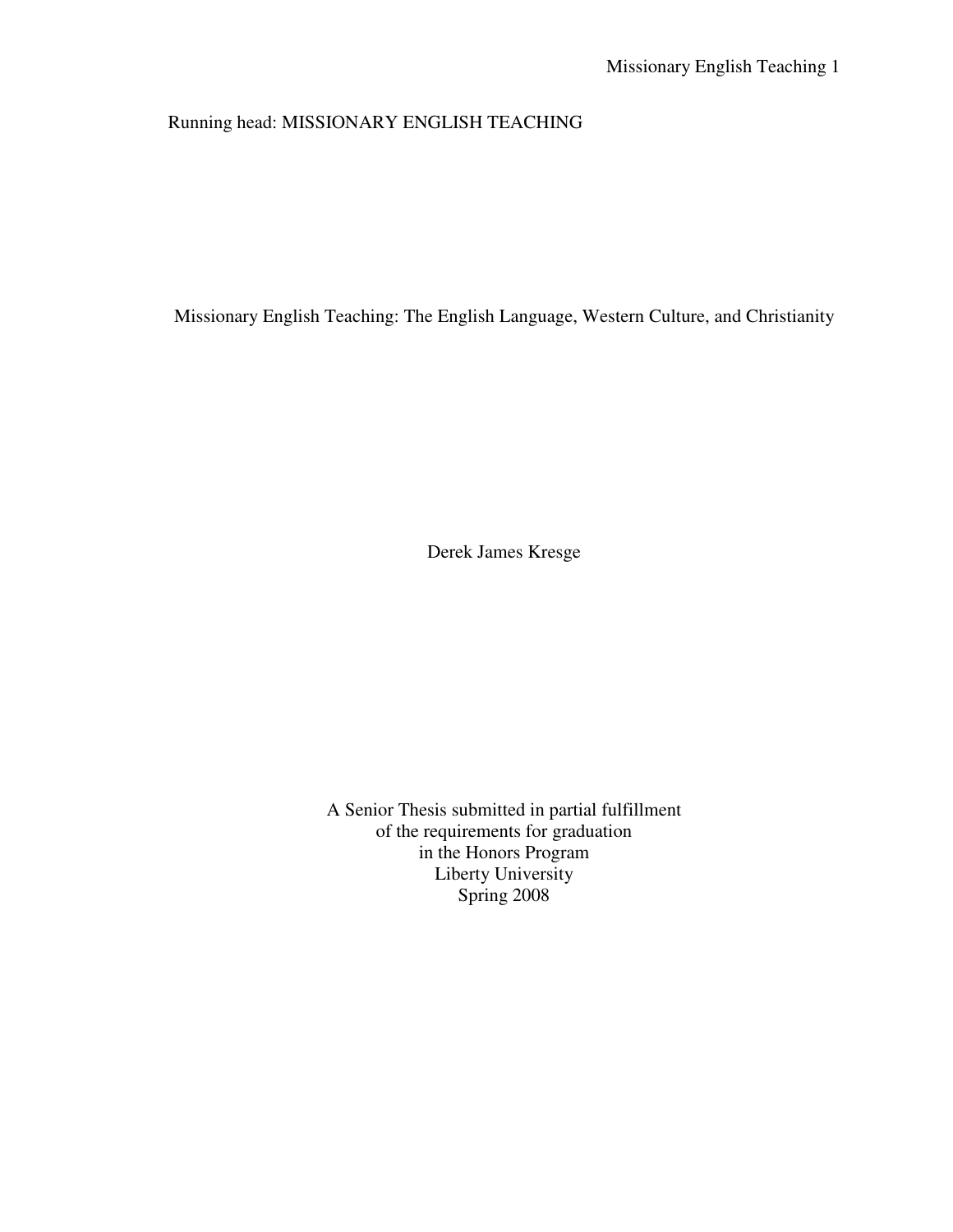Acceptance of Senior Honors Thesis

This Senior Honors Thesis is accepted in partial fulfillment of the requirements for graduation from the Honors Program of Liberty University.

> Clive McClelland, Ph.D. Chair of Thesis

\_\_\_\_\_\_\_\_\_\_\_\_\_\_\_\_\_\_\_\_\_\_\_\_\_\_\_\_\_\_

\_\_\_\_\_\_\_\_\_\_\_\_\_\_\_\_\_\_\_\_\_\_\_\_\_\_\_\_\_\_ Paul Müller, Ph.D. Committee Member

\_\_\_\_\_\_\_\_\_\_\_\_\_\_\_\_\_\_\_\_\_\_\_\_\_\_\_\_\_\_ Randall Dunn, Ed.D. Committee Member

\_\_\_\_\_\_\_\_\_\_\_\_\_\_\_\_\_\_\_\_\_\_\_\_\_\_\_\_\_\_ Marilyn Gadomski, Ph.D. Assistant Honors Director

\_\_\_\_\_\_\_\_\_\_\_\_\_\_\_\_\_\_\_\_\_\_\_\_\_\_\_\_\_\_ Date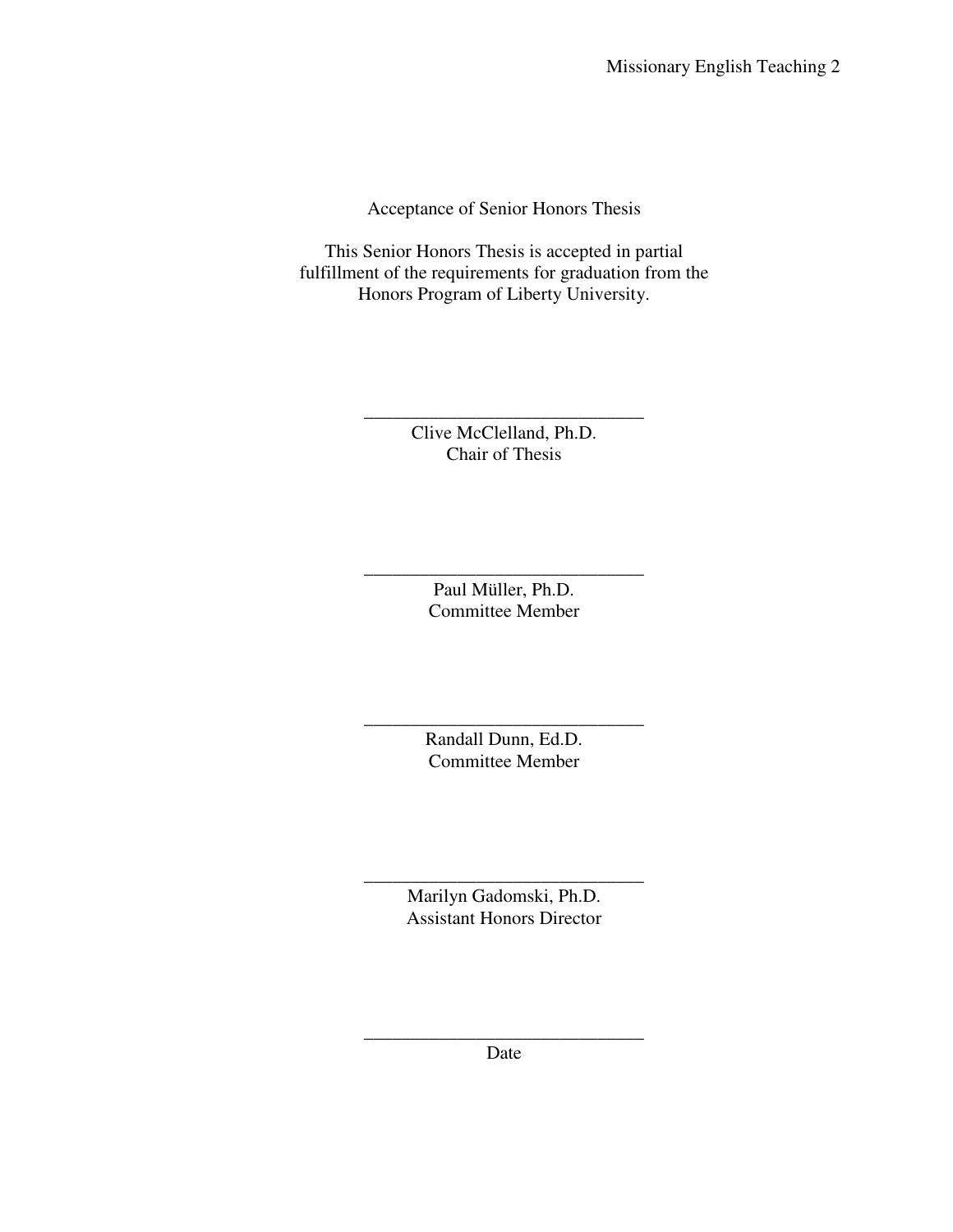Missionary English Teaching: The English Language, Western Culture, and Christianity

 With the spread of English worldwide in the past century or so, a new avenue of Christian missions has surfaced and given the Western church access to countries which would otherwise be closed to missionary efforts. The Christian Church has taken advantage of this opportunity, and Christian English teachers are being sent as missionaries all around the world. These teachers, however, are faced with an additional set of difficulties beyond the stereotypical Christian missionary for several reasons. First, teaching missionaries are hired to provide a service to the people of the country in which they teach; therefore, they appear to have a responsibility that extends beyond their missionary work. This dual responsibility is true of any missionary whose vocation extends beyond his or her ministry (for the sake of convenience, these Christian missionaries will be called Christian vocation missionaries, and specific to the field of teaching English, Christian English teachers). Christian English teachers must be able to devote their time and efforts to teaching English while at the same time pursuing their purposes as missionaries. Second, with the historical imperialism of the Western World and subjugation—whether directly or indirectly— of other cultures, in many countries there exists an underlying resentment of Western culture, which is often associated with Christianity. Christian English teachers may find this problematic. The most obvious reason is that the nationals of a country may look upon Christianity with disdain and, therefore, distance themselves from even being associated with someone who is a Christian (Snow 31, 73). A less obvious problem, however, would be in the learning of the English language. To learn English well, one must have an understanding of Western culture because so much of the English language is interwoven with its culture, as is the case with most, if not all, languages. Therefore, in a country where the West (referring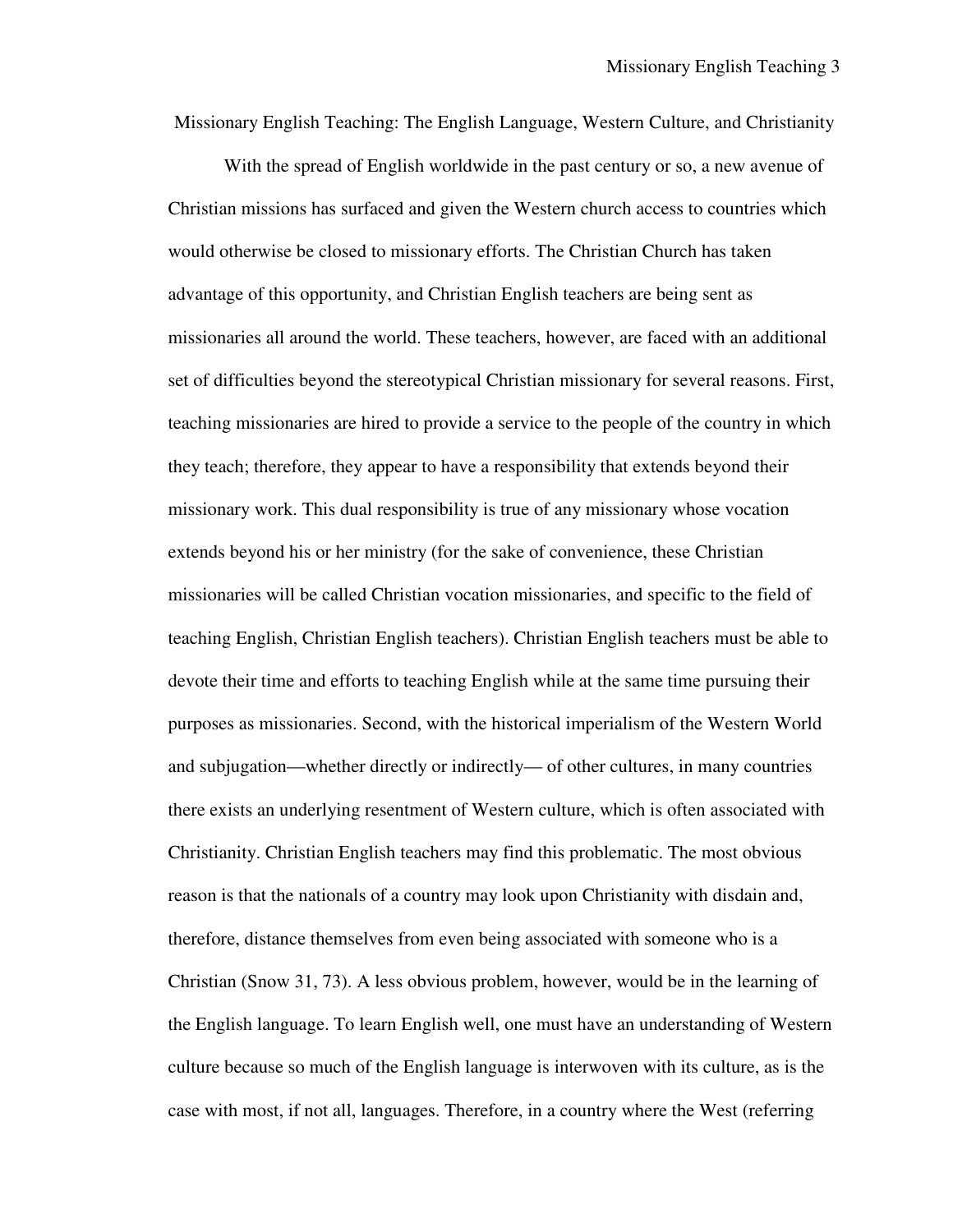mostly to the United States and possibly Britain) is not appreciated, learning about Western culture would not be acceptable since, to some degree, one would need to adapt to it, or at least open one's mind to it. Furthermore, many see the spread of English in the past few decades as a non-military imperialistic conquest; that is, some believe that the West is sending out English teachers to further establish the political, economic, and social influence of the Western world (Kazmi 1). It is advantageous for Christian English teachers to understand the issues and controversies they will encounter and be able to respond with integrity and wisdom in the midst of the world's opposition to Christianity as well as the Western world.

### A History of Imperialism

 From British colonialism and its resultant empire to the political, economic, and technological power of the United States today, Western influence on countries the world over has been in prominence for two centuries or more. In its prime in the early 1900s, the British Empire controlled around one quarter of the Earth's population and about onefifth of its landmass (Ross). Therefore, around a quarter of the peoples of the world were directly under the imperialism of Britain, specifically in the regions of North and South America, South Asia, East Asia, Africa, and the Middle East (Snow 30). Those who were not colonized and controlled by Britain certainly saw the effects of Western culture on the lives of those who were.

 The power of the English-speaking West did not diminish with the fall of the British Empire. The United States, though not by imperial colonization, stepped into the role of the leading world power soon after World War II. Challenged only by the Soviet Union during the Cold War, the United States was the leading power in the West, and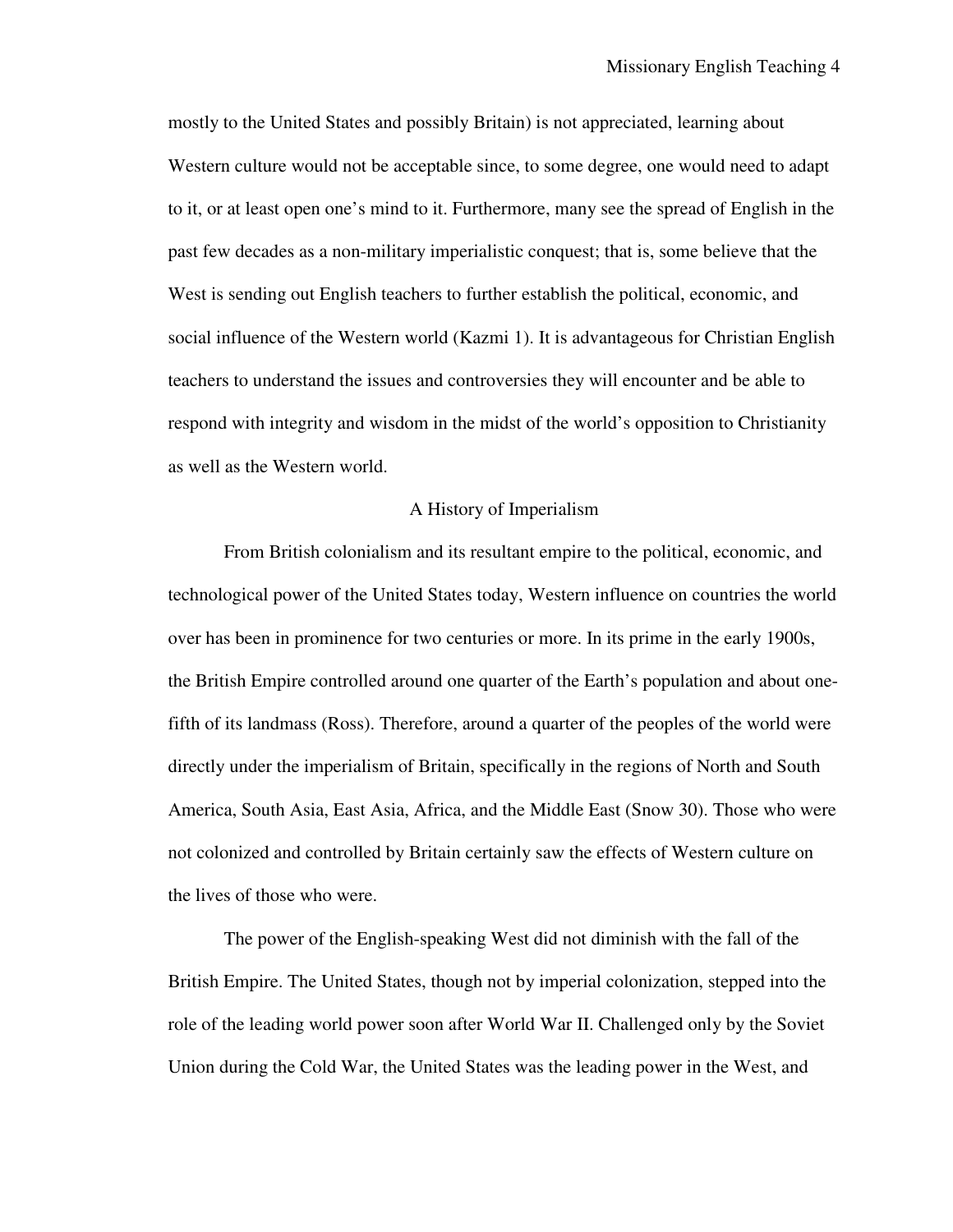with the fall of the Soviet Union near the end of the century, the U.S. became the leading world power and influence with its military, economics, politics, and technology (Snow 30). As a result, the world is well familiarized with the "Anglo-American" West. There is hardly a country in the world that has never been visited by English speaking Westerners, whether as tourists, officials, or teachers. According to Donald Snow, "during the last century virtually all countries in which CETs [Christian English teachers] work have experienced some form of domination at the hands of Western nations—often either Britain or the United States" (30). In their interaction and dealings with other countries, the United States and Britain have normally been in the position of power and, therefore, possessed the ability to control the situations. For example, some countries that were not actually conquered or controlled by Britain were offered no choice but to accept trade agreements and the influence of this powerful nation within their own nations. After World War II, the United States defeated several nations such as Japan, Germany, and the Soviet Union in economic and political competitions for supremacy in these areas (Snow 31). In his article "Hegemonic International Law," Detlev Vagts quotes Charles Krauthammer who once wrote the following in *Time* magazine:

> America is no mere international citizen. It is the dominant power in the world, more dominant than any since Rome. Accordingly, America is in a position to reshape norms, alter expectations and create new realities. How? By unapologetic and implacable demonstrations of will. (Vagts 843)

In such a position, the United States, or any nation, does not have to use military force for its influence to spread worldwide.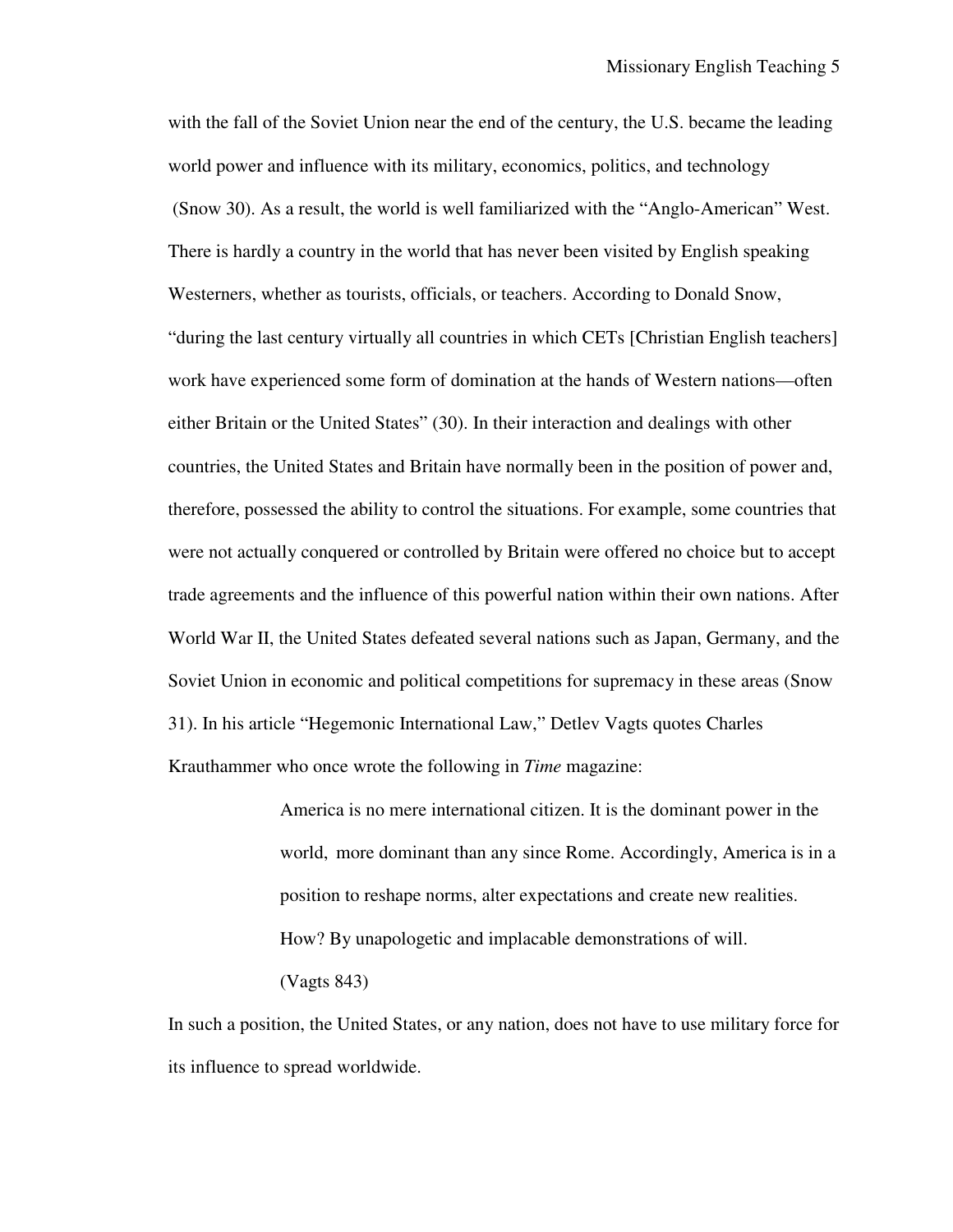#### The Results of Imperialism

### *Attitudes towards Western Culture*

 The point here is not to argue the justice or injustice of Western imperialism in the last two centuries, whether through force or the power of influence, but to examine the results of such a legacy of imperialism on teaching English as an international language as well as to analyze the claim that the spread of English is yet another form of Western imperialism. The fact that the U.S. is so influential in the world today raises several important problems for Christian English teachers in general. There is an abundant variety of attitudes towards the English speaking West based upon this history of imperialism and the power that specifically the U. S. has today (Snow 31).

 Many nations feel at risk in the face of the English speaking Western world and are fearful that Western cultural domination may overwhelm and consume their own culture. This threat comes mostly from the media of the United States, which includes the significant influence that its film industry has on the world due to the economic power of the U.S. Other nations simply do not have the economic strength and influence to contend with the outpouring media of the U.S. The power of global media is based upon a capitalistic system, which is one reason why the media of the U.S.—a capitalistic country—dominates in the world media today (Herman and McChesney 10).

 Those who oppose the cultural domination of the United States call it American cultural imperialism, and one can easily understand how those of other cultures would be concerned about the survival and the well-being of their own cultures. However, some would claim that this apparent domination by Western culture is intentional and that the United States is subtly continuing the historical imperialism of the English-speaking West. However, they fail to understand that although the U.S. is responsible for its own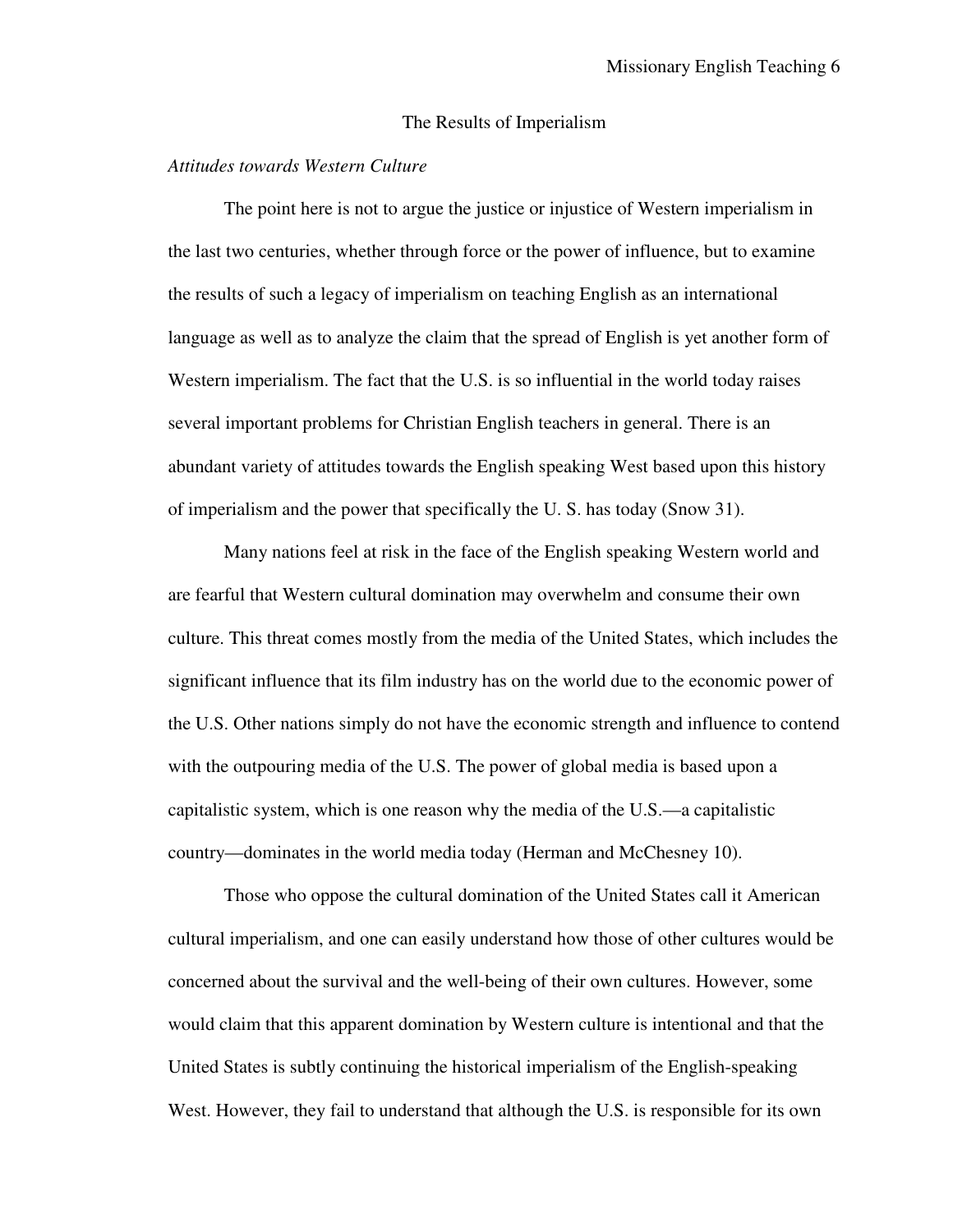culture, the demand for the products of the West is a significant reason for the rapid globalization of the English-speaking West. In other words, the U.S. is not necessarily intentionally attempting to acculturate the rest of the world to its culture, but the position of power that the nation has and the structure of the country's economy lends itself to be highly marketable and influential throughout the world. According to Ryan Dunch, author of "Beyond Cultural Imperialism: Cultural Theory, Christian Missions, and Global Modernity," "[...] many alleged manifestations of 'cultural imperialism' actually occur through market forces, raising the issue of demand for cultural commodities" (304); opponents, however, say that "[. . .] demand for products of (usually) American culture merely demonstrates the power of cultural imperialism to shape global tastes to profit the U.S. corporations" (304). To say that American corporations attempt to market their products to the world would be correct; that is how a free market system works. However, Dunch goes on to say, "this conceptualization attributes coordinated intent and coercive power to 'capitalism' or 'imperialism,' and little or no autonomy to the people on the receiving end" (304). With the power that United States wields, its culture, products, ideas, and language are going to be of interest to the rest of the world, and through the free market system of its economy, the rest of the world has access to its commodities, which include its language.

 Regardless of whether the English-speaking West is attempting a degree of cultural imperialism, the threat that the Western culture is to other nations is a legitimate concern, and one that will lead many to view Christian English teachers as ambassadors of the Western world, which in their eyes is attempting to squelch their native culture under its own. As erroneous as this view may be, written history does not favor the Western missionary in its portrayal of their relations with other cultures. According to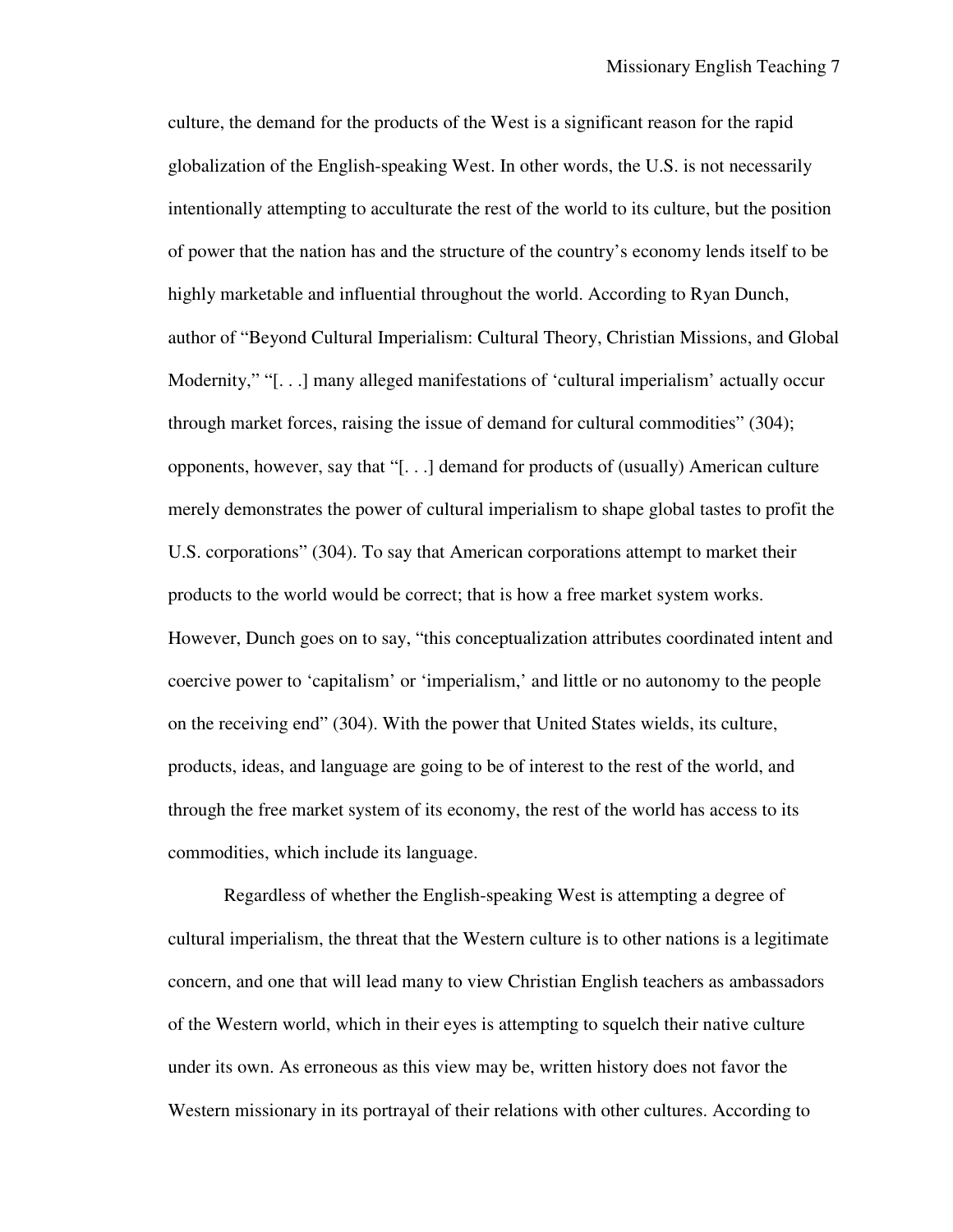Dunch, "Missionaries are routinely portrayed in both literature and scholarship as narrow-minded chauvinists whose presence and preaching destroyed indigenous cultures and opened the way for the extension of colonial rule" (307). Christian English teachers may not be identified necessarily as missionaries; nevertheless, as ambassadors of the West (which they will be, whether they desire to be or not), they will likely be characterized and associated with missionaries of the past who preceded imperial powers.

 In the above portrayal of other nations' views of the Western culture, particularly that of the United States, one might assume that the U.S. is hated by all nations of the world and is indeed worthy of such hatred. This view is not necessarily the case and must at this point be balanced with opposing evidence. Truly, some people of the world hate the United States, calling it the *Great Satan* and harboring a great amount of hostility towards U.S. citizens. However, in many countries the people have a respect for the West, and any grievances they have had against it have been forgotten from the passing of time. Therefore, it would be false to claim that all countries hate the West. The attitudes toward the Western world have blended into an interesting variety from country to country (Snow 32). According to Snow, no nation in which Western English teachers normally teach is without a history of varied feelings about the West:

> [...] in virtually all of the countries where CETs are most likely to teach, there is a legacy of very mixed feelings toward the West, particularly now toward the United States. Respect and admiration for the achievements of the West are often mixed with envy of its successes and resentment at its exercise of power. Even in countries where CETs encounter little overt anti-Western sentiment, there is often latent resentment toward Western power. (32)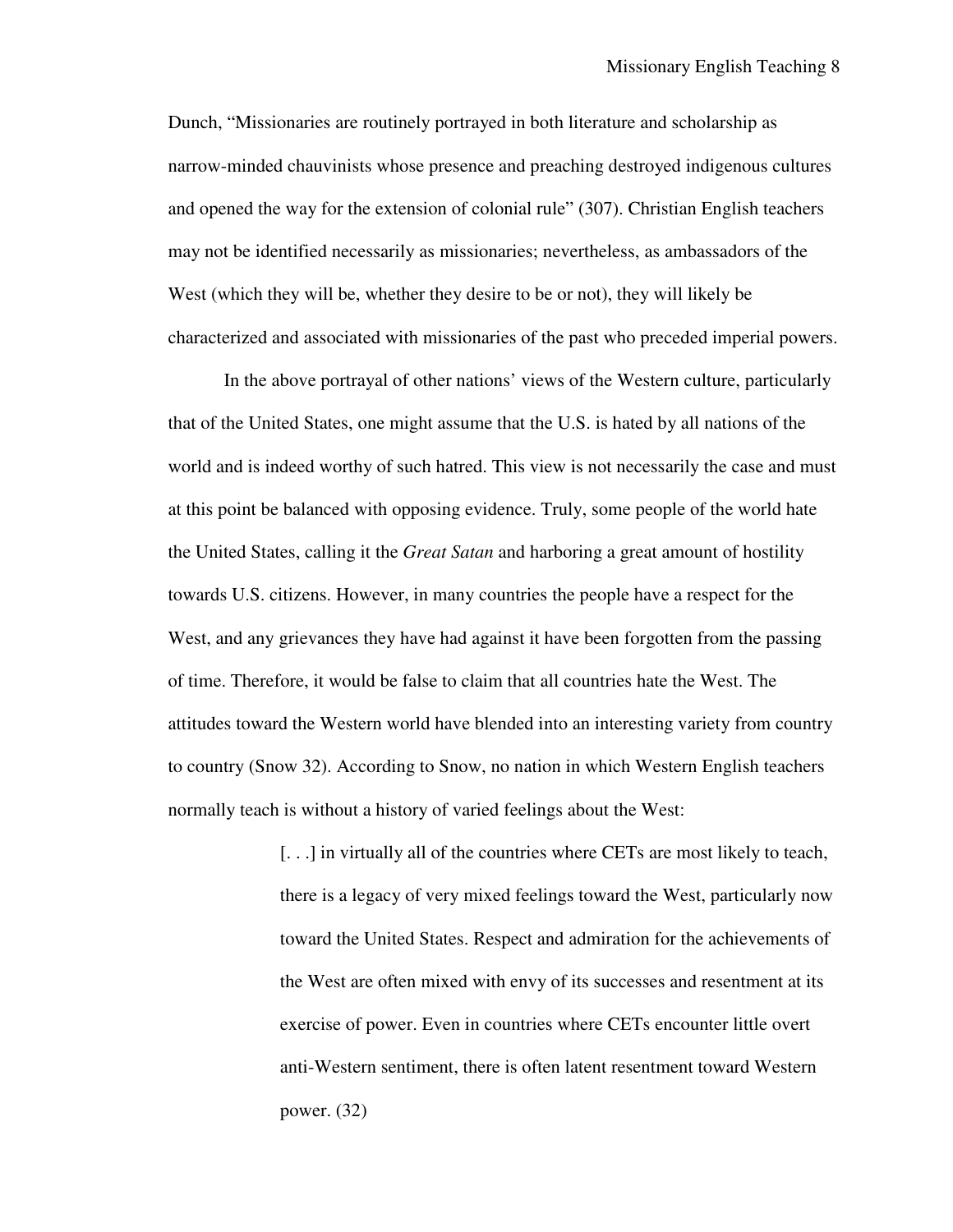Furthermore, the air of superiority with which Westerners often have carried themselves when interacting in other countries understandably causes the people of those countries to resent Westerners. Most citizens of the United States and other Western countries are proud of the great achievements of their nations, and this national pride is understandable and acceptable. However, when those citizens approach people from other cultures with arrogance as if the Western world were superior and other cultures unworthy of respect, resentment will build against the West. Most people take pride in their country whatever the state of its opulence and power (Snow 32).

### *Attitudes toward Christianity*

 In most countries around the world Christianity is associated with the West so closely that they are almost seen as one entity, especially in Muslim countries where being a citizen of the country almost always means one is Muslim. As previously mentioned in reference to Western imperialism, Christian missionaries often preceded the soldiers and officials of the West and in their preaching and ministry frequently, although perhaps unintentionally, bore the sense of superiority that Westerners displayed in their relations with other cultures. As a result, Western missionaries were seen as forerunners of imperialism (Dunch 307). According to Reverend Issa Diab, one of the principle activities of Western missionaries at the beginning of the nineteenth century was "spreading ethical, educational and cultural principles based on the Bible (Christian Education)" (92). At first glance, the previous statement seems to be harmless and, indeed, a commendable act of Christian service. However, missionaries could have easily used this principle to acculturate indigenous nationals to Western culture, justifying their actions from misinterpreted passages of the Bible. None of the sources used for this paper indicate that Western missionaries explicitly used this principle to justify Westernizing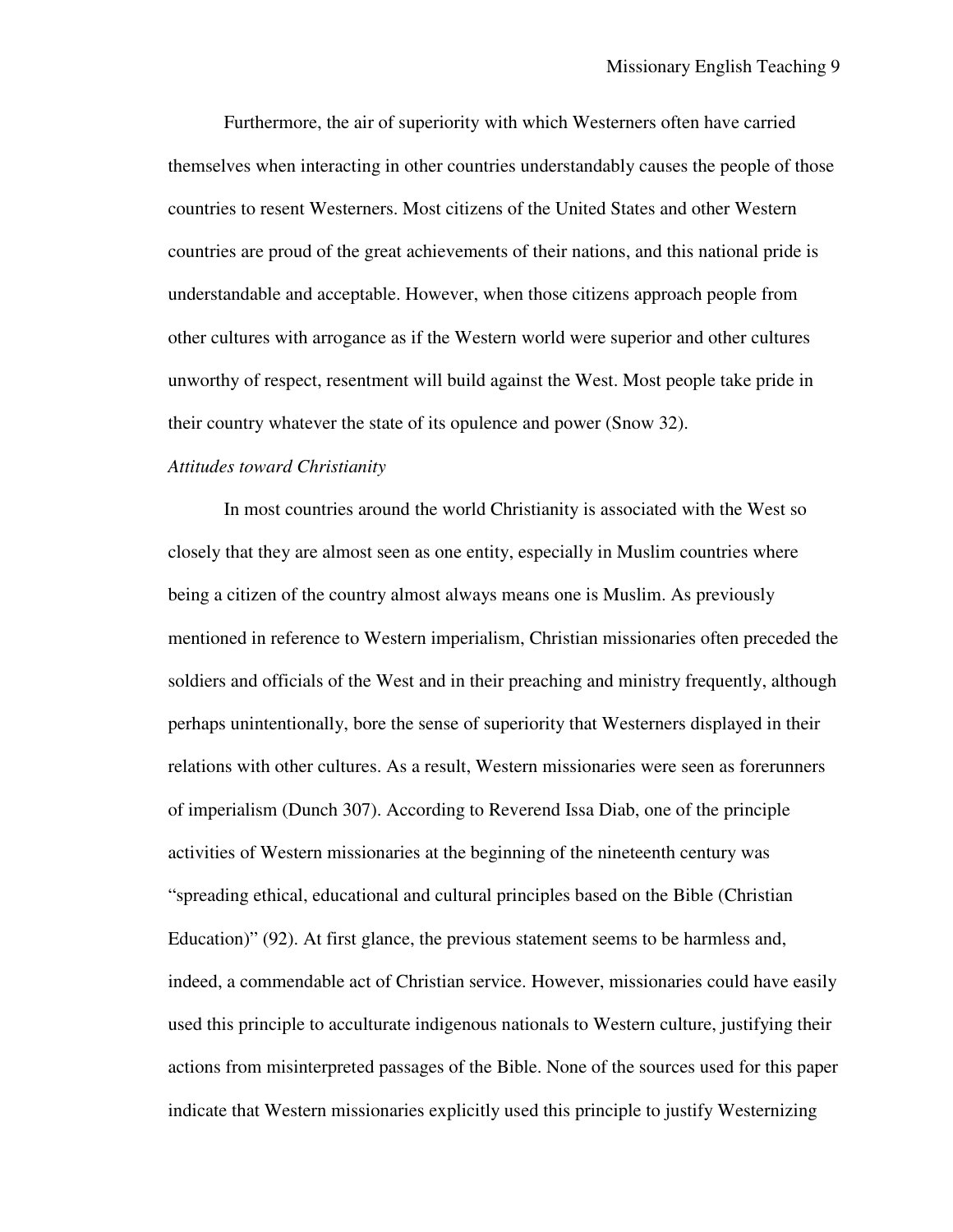the nations in which they served; however, Reverend Diab pointed out the reactions of many of Middle Eastern countries to the first Western missionaries:

> Now that almost two centuries have passed, what can we say of the Missionary work in the Middle East? It had indeed not only positive results, but also negative reactions from the people: [. . .] Muslims and Nationalists considered it colonialism. I can enumerate tens of books that were published in Arabic, and whose authors associate western missionary work (evangelism, education and philanthropic activities) with western colonialism in the Middle East. (92)

This close association with the West has been a hindrance for Western missionaries since the period of colonization.

 At the same time, however, Western Christian missionary efforts made significant accomplishments for Christ and established some churches that are now independent and vibrant Christian fellowships. The lives of many missionaries showed the love of God to people who never knew of their Savior and improved the state of their lives dramatically. Therefore, in some places Christianity may not be as closely associated with Western culture as in others, since independent churches have existed in many countries for many years.

 However, Christian English teachers should be aware that Christianity is often associated with the West and, therefore, is perceived negatively in some countries. The teacher may not meet with open hostility towards Christianity or even the West, for the people will most likely value hospitality and extend it to foreign teachers. However, underneath the nationals' polite attitudes, there may be some resentment and a certain amount of wariness of associating with Christianity. Christian English teachers must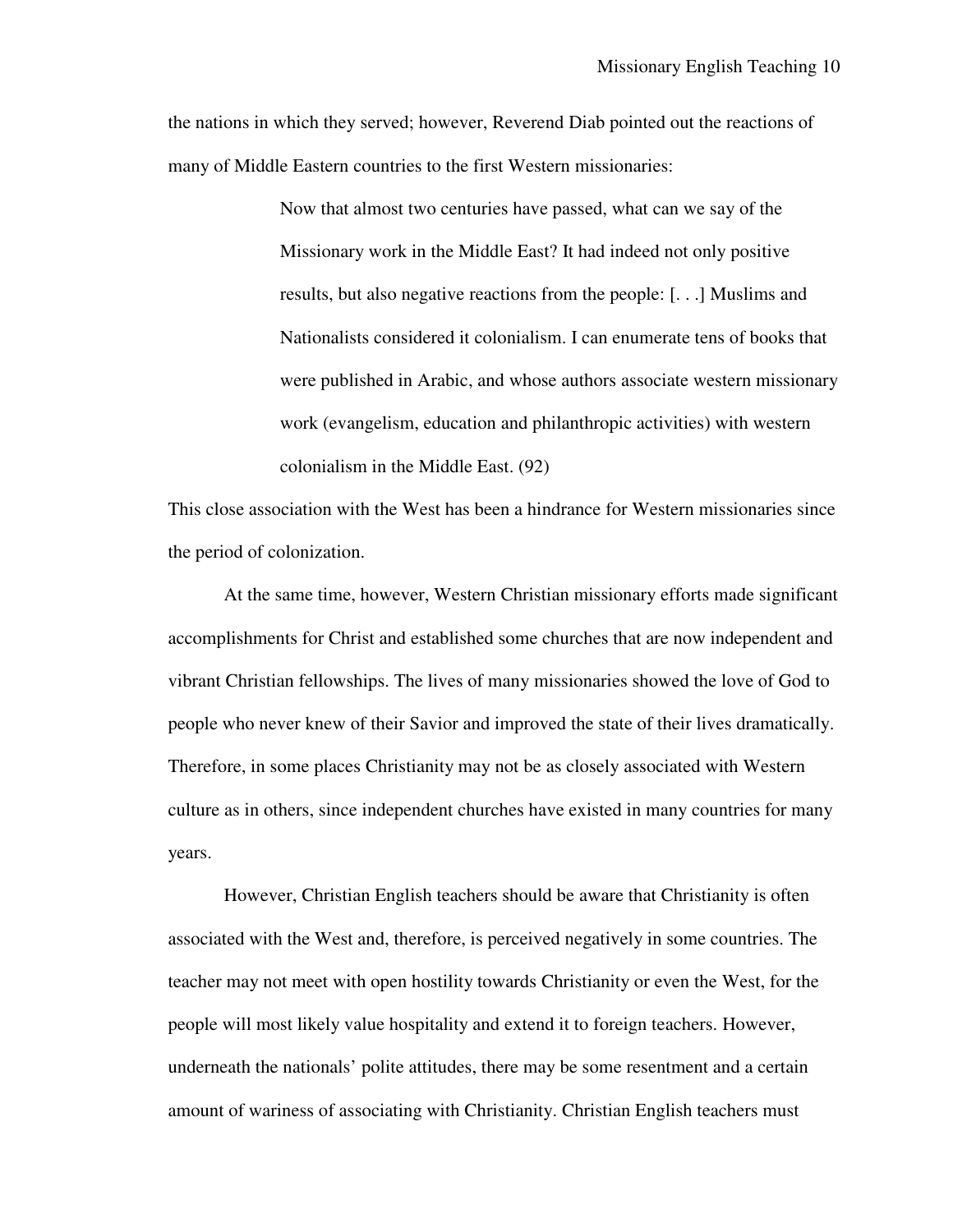never adopt the attitude of the stereotypical Western individual, which will alienate the teacher from the people and the culture that he or she desperately wants to reach with the love of God (Snow 35).

 At this point, one might wonder how a Christian English teacher might respond to the perspectives on the West and Christianity that have developed in some countries due to the imperialism and power of Western culture. Before discussing the Christian English teacher's available responses, however, there are specific issues surrounding the teaching of the English language which must be understood.

### The Extent of the Use of the English Language

 Since the two primary world powers of the last two centuries have been English speaking, naturally the language has spread throughout the world and is at this point fast becoming the *lingua franca* of communication for the entire globe. The spread of English is considered to be the most remarkable spread of language in the last one hundred years and possibly in history, even exceeding the spread of Latin during the Roman Empire (Bhatt 529). As far back as 1962, Jacob Ornstein wrote,

> The global demand for English knowledge has since World War II grown at a dizzying rate. Travelers report that in the remotest areas, where no formal instruction is available, natives often trot out dog-eared copies of American illustrated magazines, which they painfully decipher with the aid of pocket dictionaries. (9)

He continued by explaining that it was the technological advancement and "involvement in foreign affairs" (9) of the United States that spawned the world's interest in the English language at the time. Learning English became popular throughout the world, and it was a symbol of status; learning English elevated one's respectability.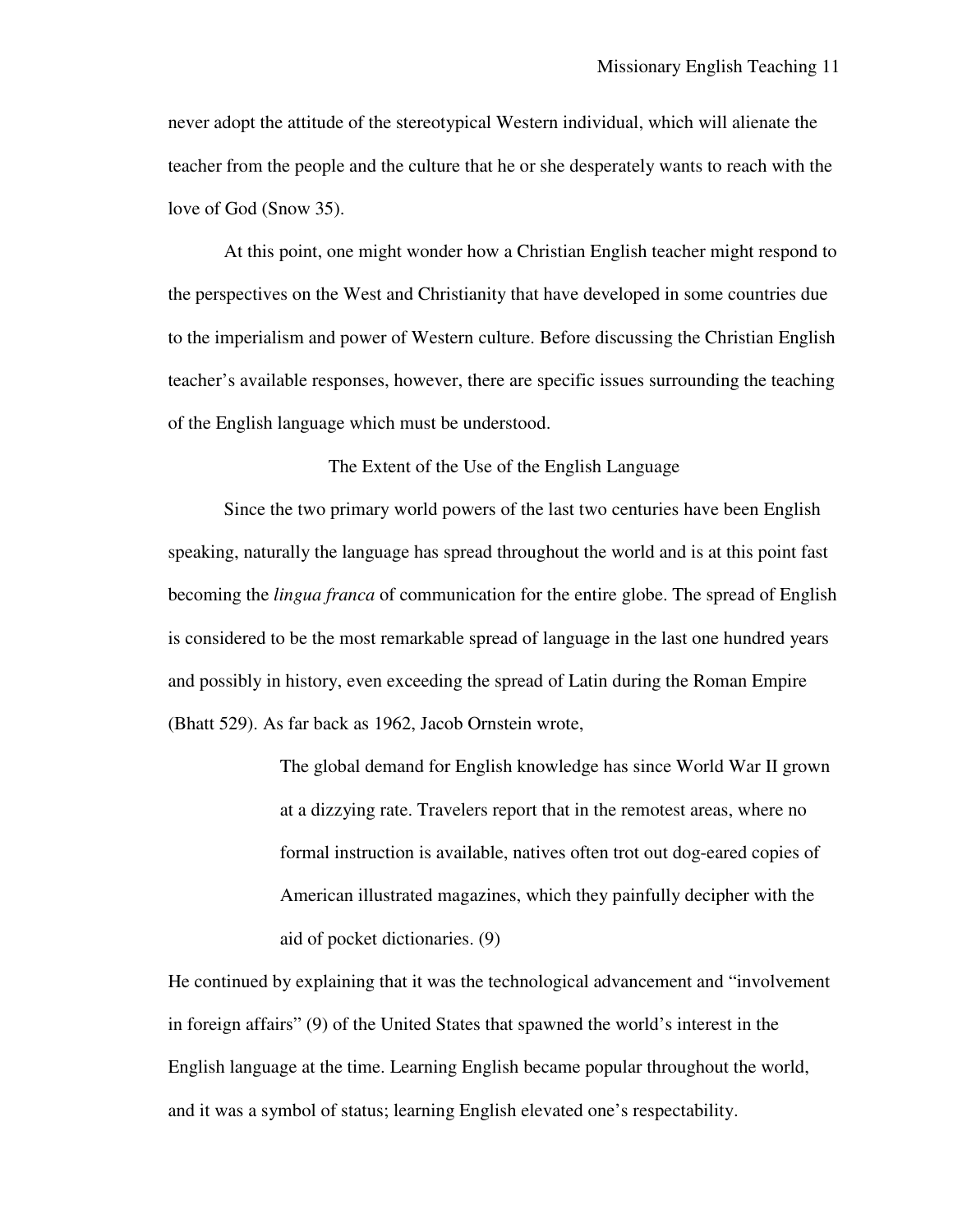A much more significant explanation for this spread and popularity of English, however, is the amount of writing, academic and otherwise, that is produced in the English language. Since the vast majority of scholarly research and writings are done in English, scholars, doctors, and other professionals around the world must be able to read and study in English to stay at the forefront of their field. Furthermore, around thirty percent of the information that can be found on the internet, which is the major communicative tool of the twenty-first century, is in English, leaving somewhere around seventy percent divided among the rest of the world's languages (Müller, personal communication).

 According to the *Ethnologue Report on World Languages*, there are around 508 million people who speak English as a native or second language, and it is spoken in over one hundred countries around the world (Gordon). This number does not include the millions of people who are learning English as a foreign language, and according to Bhatt, that number is between one hundred million and one billion people worldwide (530). By way of contrasting English with another highly spoken language, Chinese has over one billion first and second language speakers, and this number is without foreign language learners. However, Chinese is spoken in fewer than fifteen countries worldwide (Gordon).

 The future of English is unclear at this point in history. From all appearances, the rate at which English has spread recently and the numbers of people who speak it would indicate that English is not going to decline from its status as the world dominant language. According to Martin Kayman, the English language no longer belongs to its native speakers, but has spread sufficiently throughout the world that there are more nonnative speakers, and therefore, English is now what he calls a global language (1-2).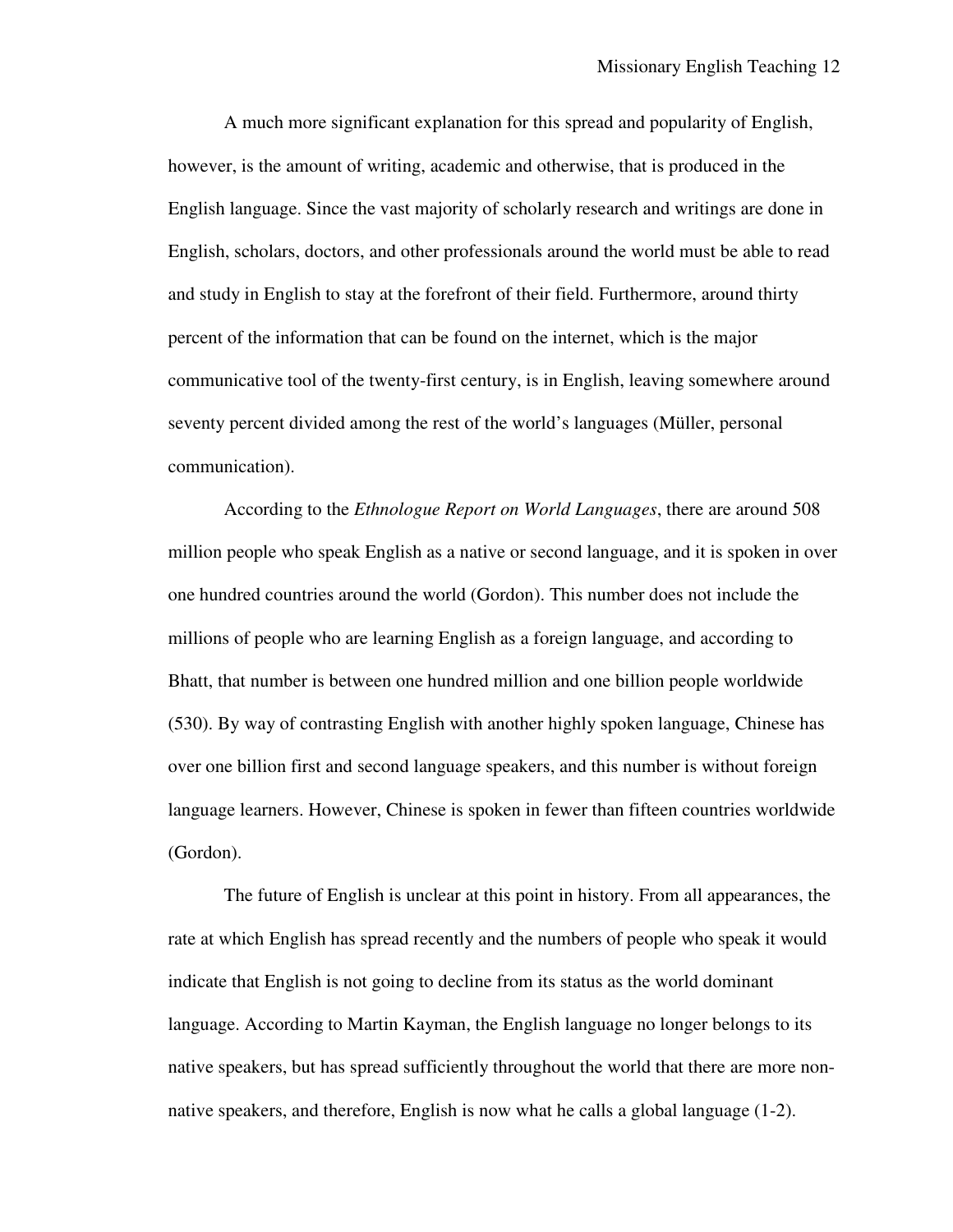However, there are some who believe that, in the future, technology will be great enough that electronic translators will be proficient enough to eliminate the need to learn second languages at all, and if no one has a need to learn a second language, then English will steadily decline in its use around the world (Derbyshire 36-37). Whether one agrees with this belief or not, it will be interesting to see how technological advances affect language learning in the future.

 Regardless of the future of English, at this point in history it is the dominant language of the globe and the demand for learning it is at such heights that thousands of English teachers would be needed to satisfy it. Therefore, Christian English teachers will continue to be sent and will need to understand all the issues surrounding such a world wide language movement.

#### Problems with the Imperialism of English

 Such a widespread use of English in the world raises several interesting questions about its dominance over other languages as well as about the possibility that it hinders rather than helps improve communication throughout the world. Some argue that English as a global language does not facilitate improved communication, but causes information losses between those who do know English well and those who do not, when the absence of English altogether would in allow for communication in the native tongue that is unhindered. For example, Alastair Pennycook gives examples in which the strict use of English hindered quality communication. A doctor in Hong Kong could not think of the spelling or the correct translation for the word "acute" and, therefore, did not write it in the report for a patient who died several hours later due to being given a less than critical status. Other examples support the belief that English is the language of the wealthy and, therefore, causes even further class gaps and injustices in societies around the world: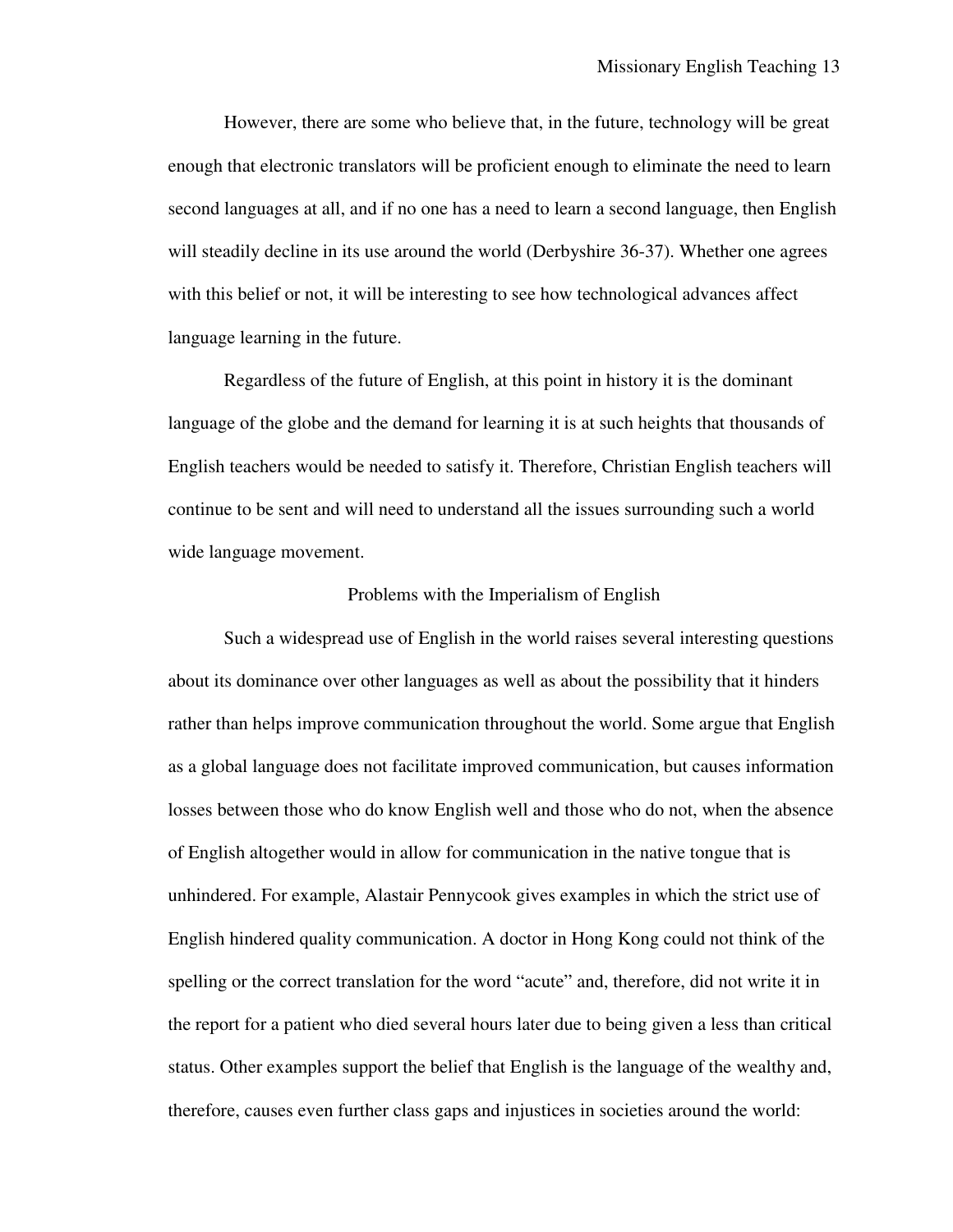All [the examples] speak to the ways in which English becomes linked to forms of institutionalized power; all speak to the ways in which English functions as a class-based language; all speak to the dichotomization between local, multiple vernacular languages and the mono-lingualism of the language of power; all speak to the ways in which English is as much a language of global discommunication as it is a language of global communication. (Pennycook 6)

The examples Pennycook gives are specialized and individual cases, which he admits. However, the fact that English does cause some miscommunication as well as class distinction throughout the globe is easily documented and a valid point that Christian English teachers would be wise to take into consideration.

 A second problem that exists in the imperialism of English is in the preservation of native languages. Just as cultural imperialism destroys the unique features of cultures around the world, so the spreading of English has an effect on the survival of already dying languages. According to Charlie Furniss, the rapid spread of English is causing the extinction of hundreds of languages, which is always the case when an imperialistic power spreads its language to other cultures (he references Latin in the spreading of the Roman Empire) (53-54). However, if English is actually causing languages to become extinct—which is a logical assumption due to its status as a global language—the question one must ask is whether or not this language extinction should be of concern to humanity. Of course the preservation of history and cultures is of great value to later generations and the history of the human race in general. However, languages are constantly changing and dying out while new ones are born and old ones revitalized, but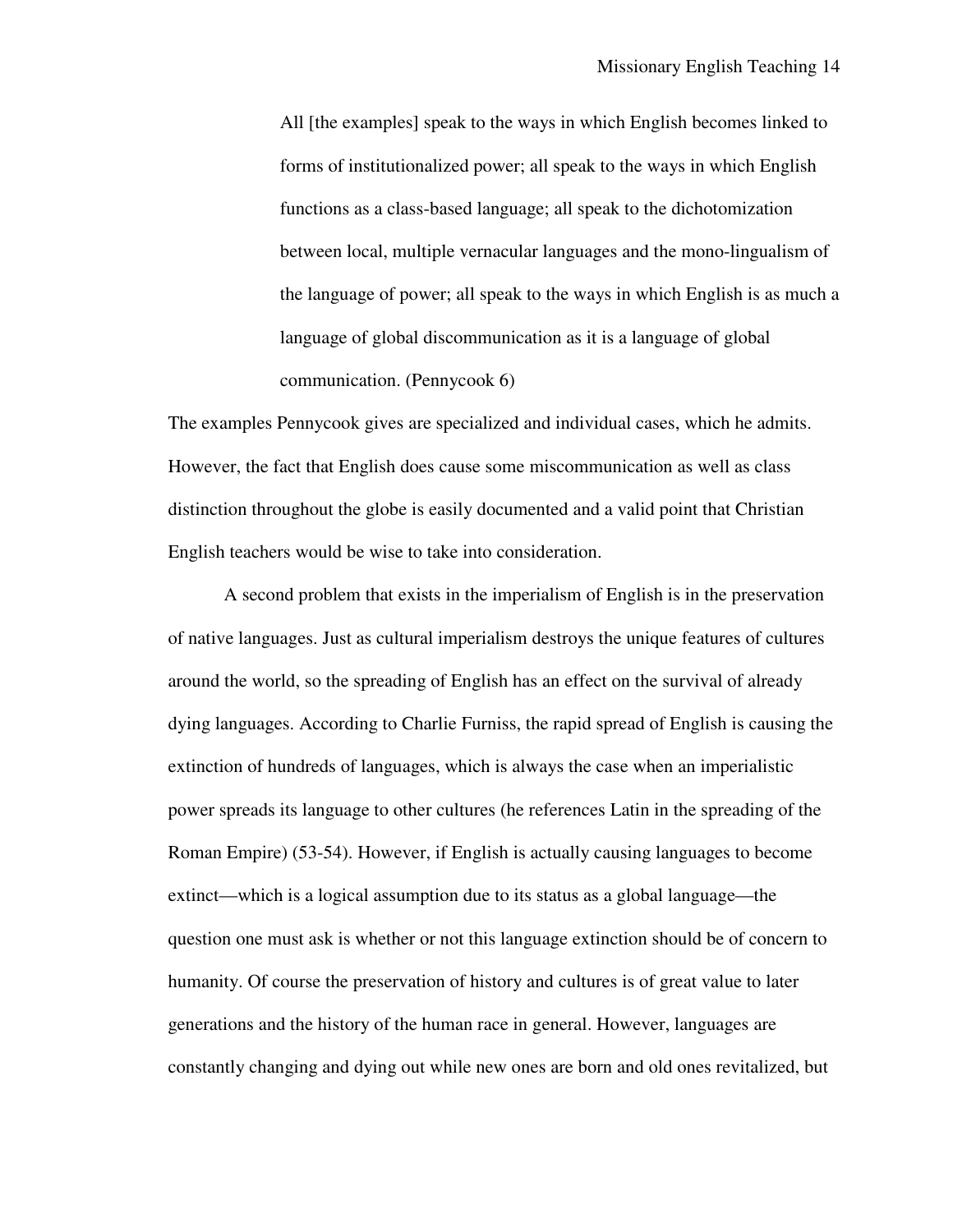the human race has never been able to control this loss of languages, even though attempts are made (McClelland, personal communication).

#### The Necessity of Teaching Culture

In teaching language, one of the fundamental aspects that the learners need to grasp is the culture from which the language comes. There is no avoiding the issue. Each language and culture has its own set of characteristics in communicating that are meaningfully different from other cultures. The language of one culture is directly affected by that culture's way of thinking and processing information, its way of life, and its environment; also, cultural norms such as social behavior or belief systems are tied with the language of the culture so closely that to learn another language requires the adjustment or the expansion of one's understanding and perspective on the events and situations of life. When an individual learns a second language well, he or she is in essence learning the culture of those who speak the language; therefore, however controversial it may be, to teach English is to teach Western culture.

 The word *culture* is an ambiguous term; and, in association with language, it has several separate meanings. When discussing art such as literature, music, or motion pictures, one would be discussing the artistic culture of a certain country. However, culture also refers to social aspects of a country such as its traditions and behavioral norms (Asraf 2). Naturally, one would assume that to teach a language properly, those types of culture would at least be discussed in the classroom. However, in language teaching, the types of culture that are most important, and indeed necessary to teach are the semantic and pragmatic cultures.

 According to Ratnawati Mohammed Asraf of the International Islamic University of Malaysia, semantic culture refers to "the semantic sense of a culture in which a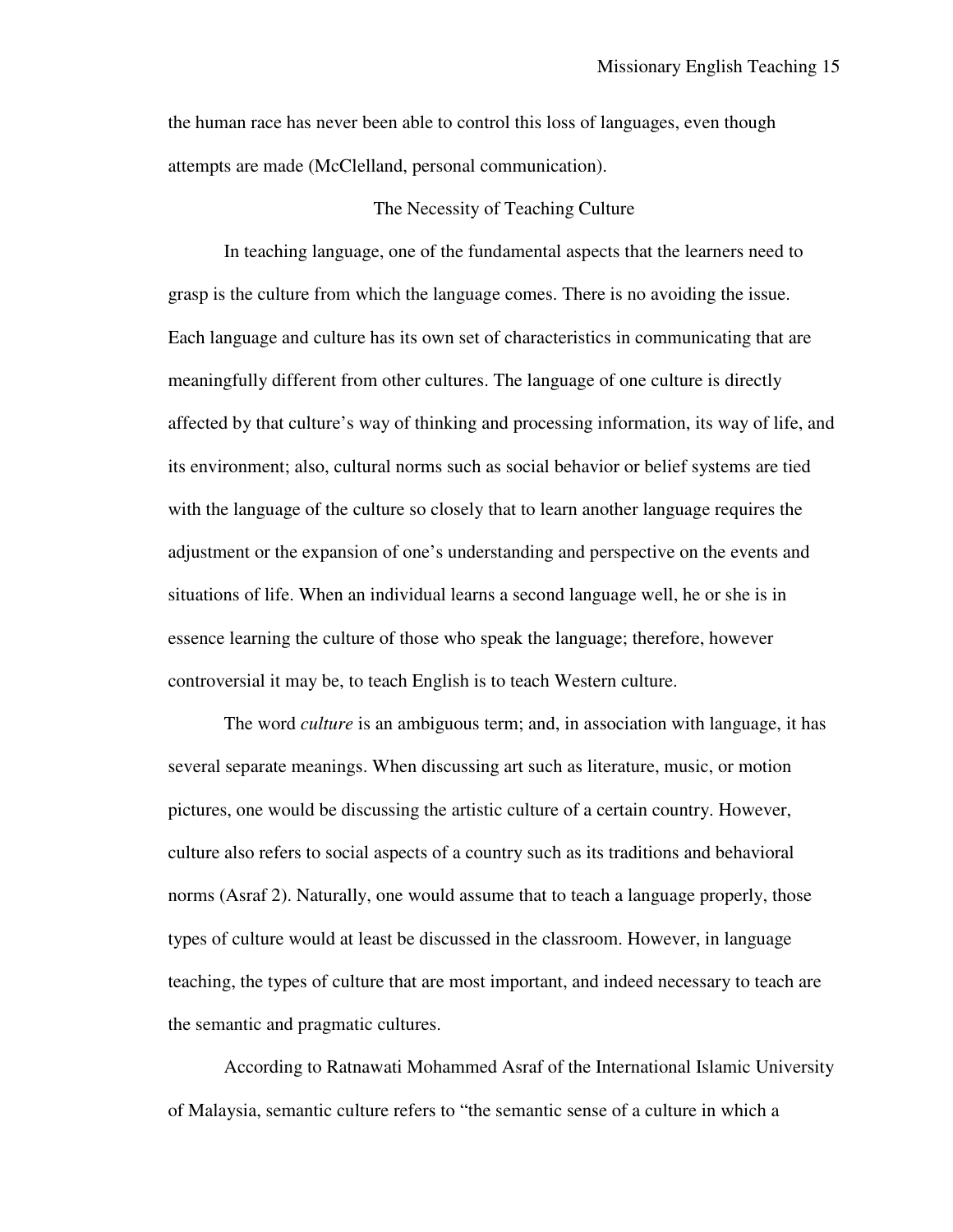language is, in fact, an embodiment of a culture's conceptual system. This has to do with the vocabulary of a particular language, which conditions the culture's perceptions and thought processes" (2). Semantic culture is a difficult concept to grasp because one does not naturally see the aspects of one's language that shape the way one thinks. Sometimes one assumes his or her way of thinking is natural to everyone, but this is obviously not the case. Finally, the last type of culture, according to Asraf, is pragmatic culture. A pragmatic cultural understanding gives one the ability to correctly use words and phrases that are acceptable in certain situations and not others. Speaking manners and etiquette, such as saying "bless you" after someone sneezes, are examples of pragmatic culture (2).

 One erroneous conception that some people, and even some teachers of English, have about teaching language is that it is not necessary to teach the students the culture of the language. The students can be taught to communicate efficiently by knowing how to use the language as a tool of communication. The basic premise of this belief is that a language can be directly translated into other languages (Thanasoulas). There are a few problems with this misconception of language teaching. First, if the teacher does not teach the learners the specific cultural vocabulary and idiomatic expressions relevant to the target culture, the students will be left with a sizable gap in their understanding of and communicative competence in the language. The learners cannot become proficient in the language because there are so many cultural nuances that they will not have mastered, which will severely inhibit their ability to communicate well in the culture. Second, it is crucial that the students are taught the semantic sense or thought processes of the target culture. R. Politzer once said, "If we teach language without teaching at the same time the culture in which it operates, we are teaching meaningless symbols or symbols to which the student attaches the wrong meaning…" (Thanasoulas ¶ 5). One of the basic principles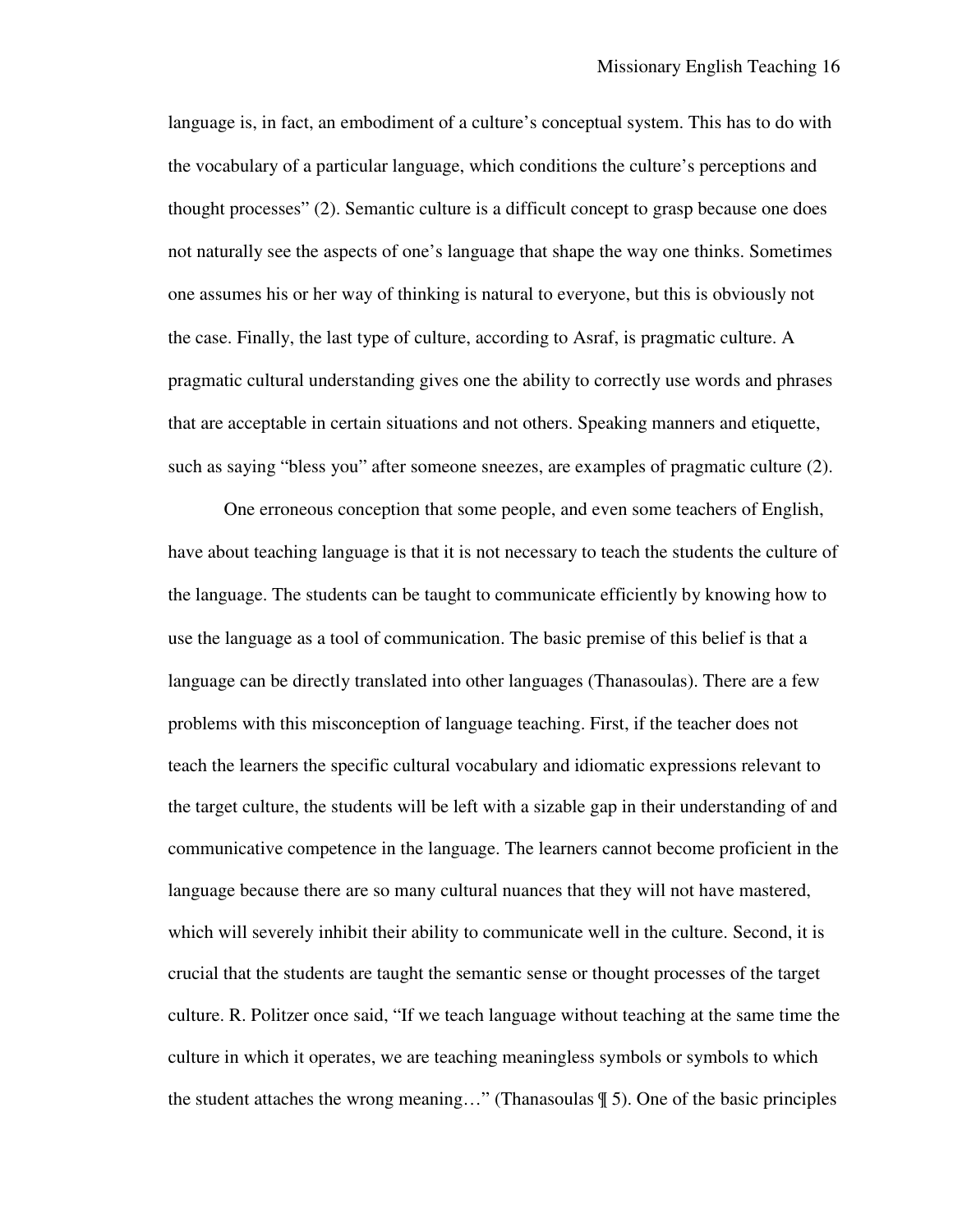of language acquisition is that to master the language one must learn to think in that language; in other words, one must attach meaning to the words of the target language separate from the words of the native language. However, the understood meaning must be more than the basic or translated definition; one must understand how the culture understands each word. When one has been able to grasp the meaning of the words in the target language the way the target culture does, then he or she has acquired the language (Thanasoulas).

 Those who believe that it is not necessary to teach culture to language learners fail to realize that professional language teaching automatically involves the teaching of culture. When a good teacher teaches language, there is no distinction between the culture and the language. According to C. Kramsch, they are not separate entities but one:

> Culture in language learning is not an expendable fifth skill, tacked on, so to speak, to the teaching of speaking, listening, reading, and writing. It is always in the background, right from day one, ready to unsettle the good language learners when they expect it least, making evident the limitations of their hard-won communicative competence, challenging their ability to make sense of the world around them. (1)

The teacher that says it is unnecessary to teach culture is woefully mistaken; one cannot teach language correctly without teaching culture (Kramsch 1).

 As a teacher of English, one might wonder what in English qualifies as the semantic sense or culture of the language. The semantic sense of English could refer to any aspect of the language depending upon the language learner. A learner from one culture may be completely confused by a certain aspect of English that a learner from another culture would find easily understandable. For example, in many cultures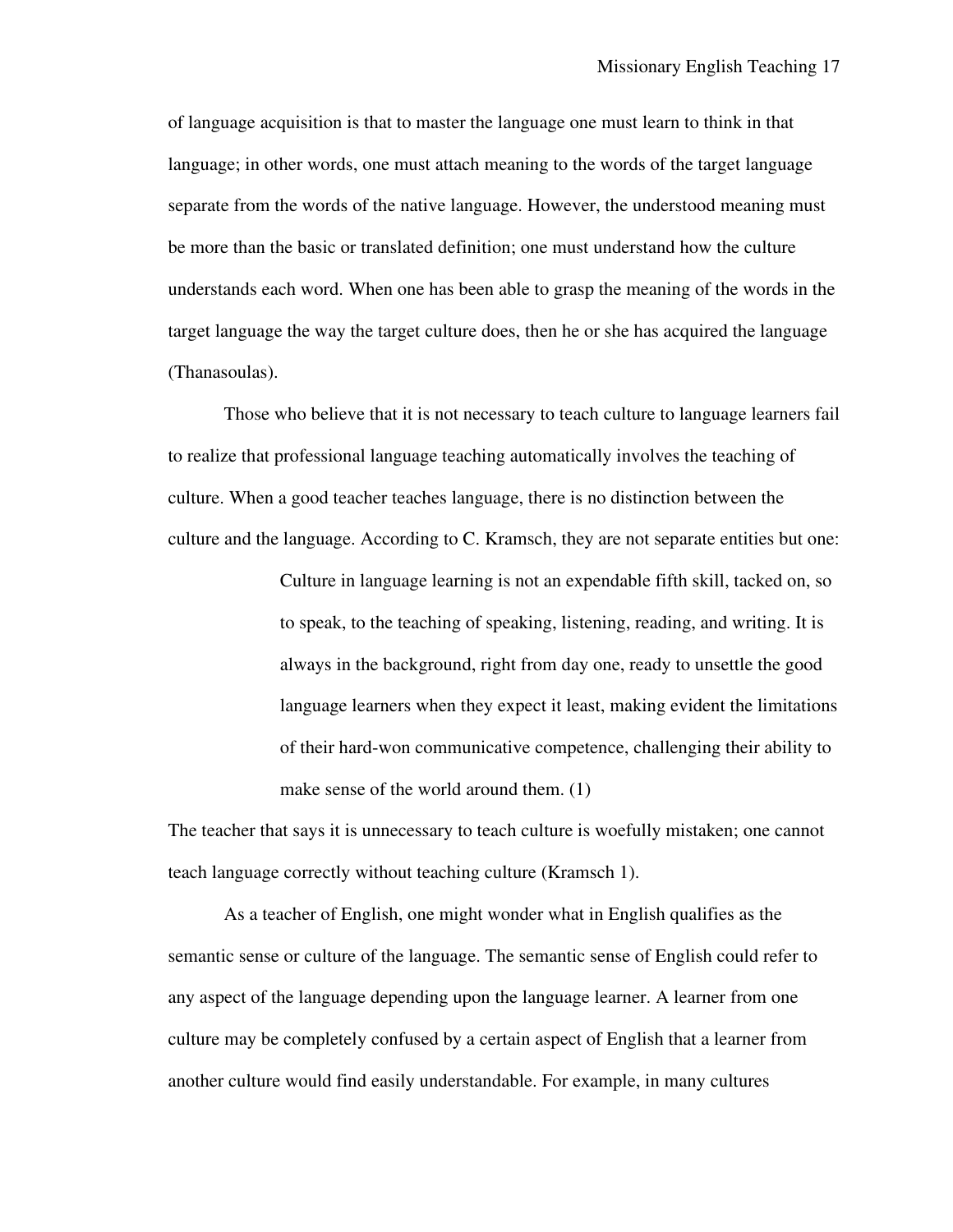directions can be designated not only from an objective standpoint like north and south, but from a subjective position relative to the individual, like left and right. However, the Aboriginal Guugu Timithirr peoples of Australia, for example, have no words for left, right, front, and back. Rather they use objective directions like south, west, northeast, and so on. On the surface, this distinction seems to be a pragmatic cultural sense that would need to be taught if one were teaching these people English; however, it could stem from a deeper semantic sense representing how these people think. In other words, if they were much more communally focused rather than individualistic, they may find no need for words that designate direction based upon the subjective view point of the individual. Or they may value objectivity much more highly than English speakers do and, as a result, find little need for relativity. These explanations are purely hypothetical, but the point is that each culture will have subtle differences in the way they think about life that are in contrast to the way English speakers think. Each person in the United States is unique; indeed every individual in the world is unique in the way that each processes information and makes choices, but there are aspects of an individual's culture that can characterize how he or she will react in similar situations (O'Neil).

 In the United States, many ideals of life are vastly different from other countries, and therefore, the perspectives of U.S. citizens are not the same, and neither is their semantic understanding of certain English words and concepts. For example, when they think of the word "freedom," a wide variety of ideals come to their minds—freedom of speech, freedom from oppression, freedom of religion, freedom to choose one's career. The basic ideal of freedom in the American mindset is that each individual is free to make his or her own choices without interference from others as long as these choices are within the law. Explaining this concept of freedom to someone who is from a country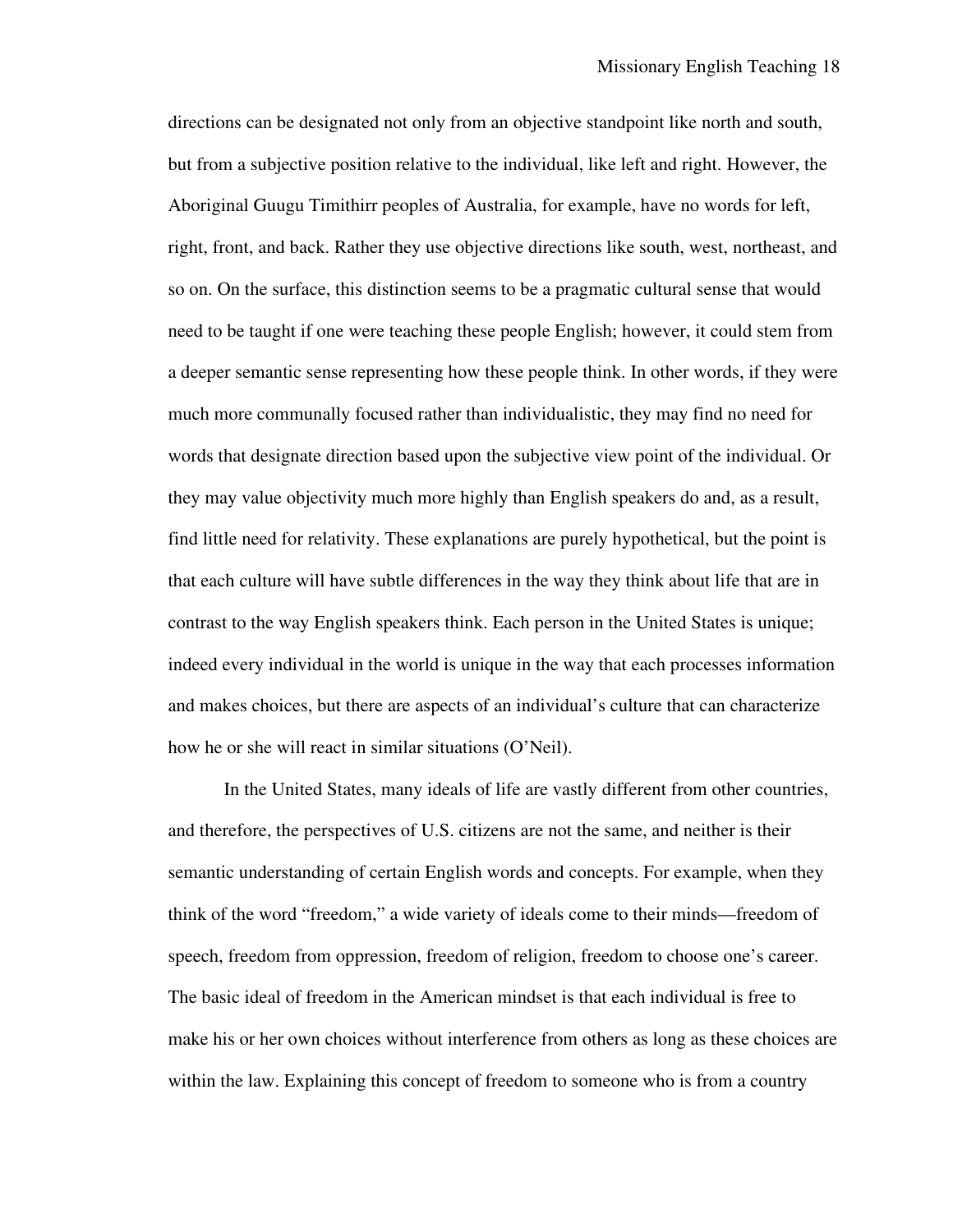where oppression and persecution are common or has a highly restrictive government is an example of teaching semantic cultural sense, and it is not an easy task.

 However, freedom is just one example of the general American, indeed, the Western mindset. Our concepts of time, materialism, individualism, justice and more all affect our language and the way we think (Burzi). To teach English effectively, teachers must teach students how Americans understand these concepts and how they affect their way of thinking. This understanding will give the students a deep-seated knowledge and ability to communicate and interact in English. Otherwise, the students will supply their own understanding of these concepts and construct an inaccurate perspective of American culture and have difficulty comprehending the specific nuances of American speech (Donoghue 124).

 One can see how this necessity of teaching culture would be controversial in those countries where the culture of the U.S. is seen as a threat. This dilemma along with all the other issues presented, face Christian English teachers when they go to another land, culture, and people in order to serve them. The question remains how a Christian English teacher can teach in a world where his or her belief system may be such a source of opposition for him or her.

### Teaching English as a Missionary

### *Teaching as a Christian*

Being prepared to respond to the issues and controversies involved in teaching English as a Christian is of tremendous importance for the Christian English teacher. However, in researching the subject, one may find that the Christian world has said little about how to respond to such issues as the imperialistic reputation of the West and Christianity. One Christian author and former Christian English teacher recognized the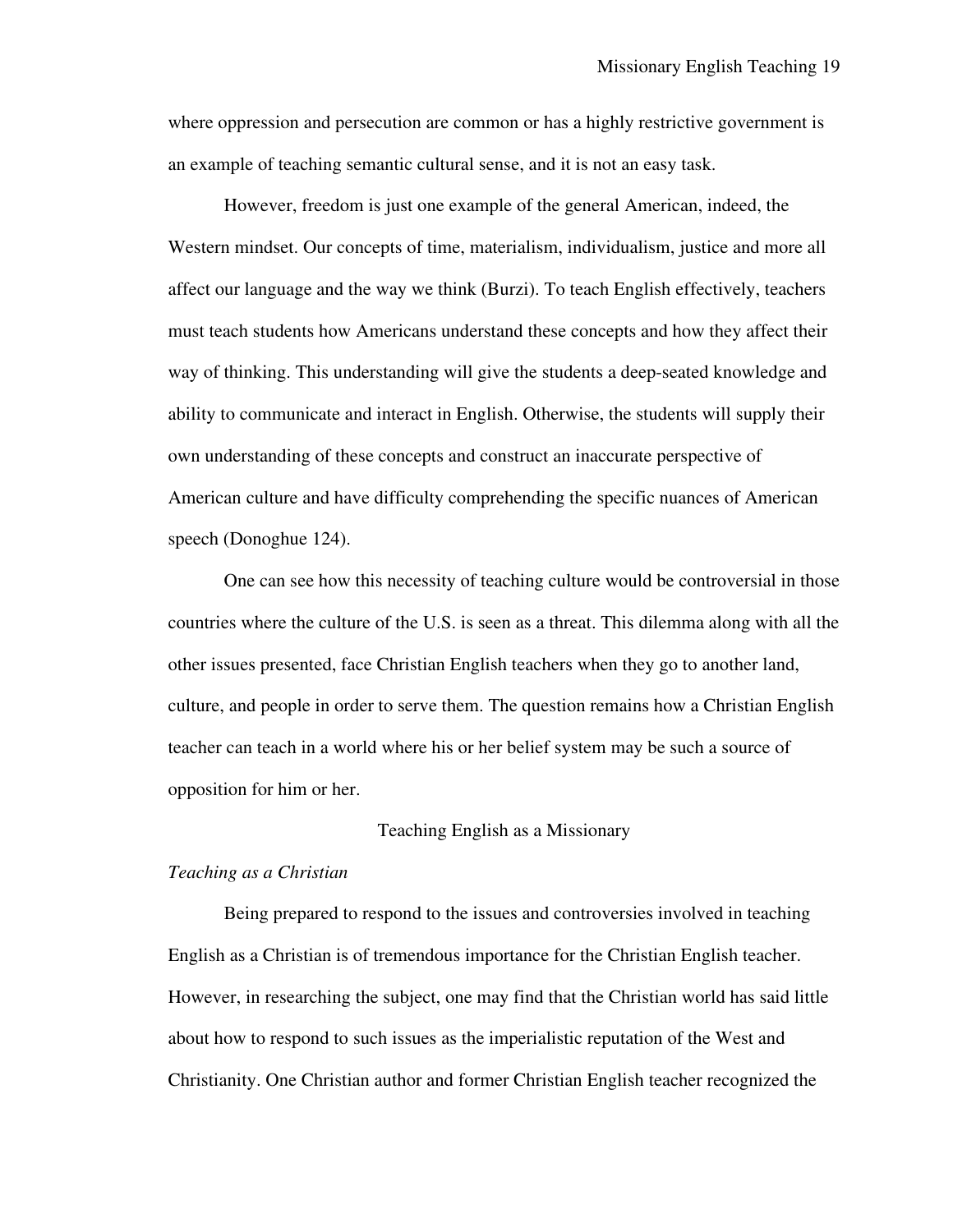need for English teachers to be prepared for what they will encounter. Donald Snow's book will be the basis for the following discussion on how the Christian English teacher should respond to the problems.

First of all, Christian English teachers are often afraid to reveal the fact that they are Christians, but they may need to be more open and honest about who they are when serving as a teacher. Many nations are against Christianity in their country, but openly allow Christian English teachers because it is believed that their purpose is to teach English. When the purpose of Christian English teachers is other than teaching English, it becomes a problem of deception and dishonesty (Snow 70). The problem is then how a Christian English teacher can retain the motive to share the gospel with the people of the country because as Snow states, "[. . .] the more CETs mislead others as to their true intentions in accepting a teaching position, the more their integrity is compromised and the luster of their witness is tarnished" (71). One cannot effectively represent Christ and demonstrate the love that He gives when one is living deceptively. To avoid any issues surrounding the comprising of his or her integrity, the Christian English teacher may want to make his or her primary goal to teach English to the absolute best of his or her ability and, thereby, honoring Christ.

The secular world sees that followers of Christ are using the field of English teaching as a means to gain access to share the gospel in countries where they otherwise would not be able to enter, and it condemns Christians for doing so. Many non-Christians are appalled at the apparent manipulation and deception that is involved in teaching English as a missionary. According to Alastair Pennycook and Sophie Coutand-Marin, many educators say that "it is 'utterly repellent' to use English language teaching for any purpose other than the betterment of those students' lives as defined by those students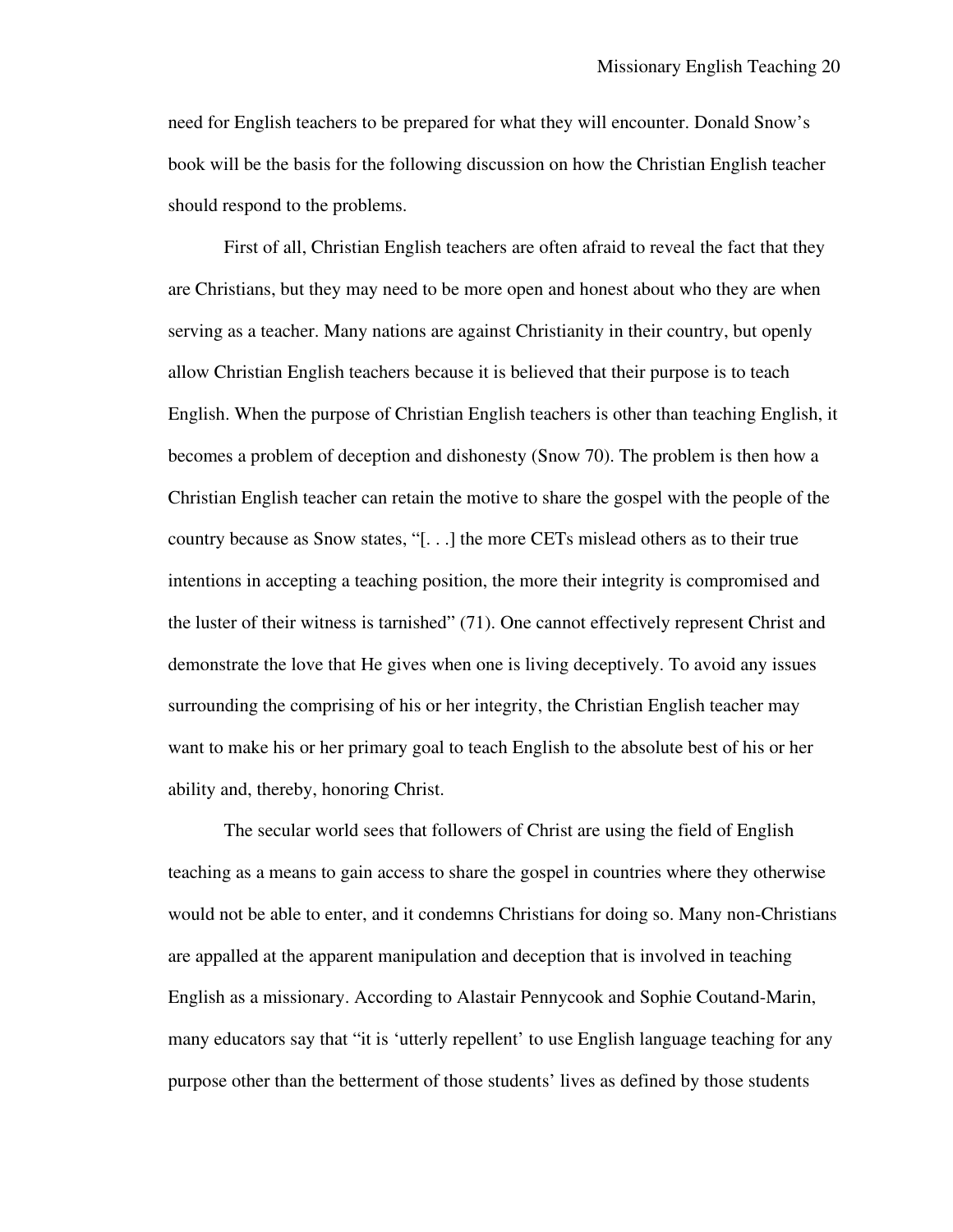themselves" (4). When referring to Christian missions that use English teaching as a means to gain access to closed countries but have no concern for teaching English well, these educators have a point. Some Christian English teachers argue that "the Christian message is a true message and the more souls that can be saved, by fair means or foul, the better" (3). As previously stated, such a mindset raises several issues concerning one's integrity as a teacher. The secular world may have legitimate reason to be concerned in such situations. However, when the Christian English teacher attempts to teach English as effectively as he or she possibly can and allows his or her life to testify for Christ, there is no deception involved.

 No matter where a Christian is in the world, the most important aspect of his or her life is the quality of his or her relationship with God, and this involves the quality of the work that they do and how they interact with people. Therefore, every individual who claims to be a Christian is a missionary no matter where he or she is. The nature of a Christian's life shines the most for the truth of Christ. Therefore, as Snow postulates, "it is often through the responsibility with which they carry out their teaching work that their most effective Christian witness is presented" (Snow 72). The life of the Christian is often the most attractive testimony to non-Christians, which means that at every moment, the Christian is at the same time a witness for Christ; ideally, a the follower of Christ is a missionary no matter where he or she goes. Therefore, the Christian English teachers can say honestly without deception that their purpose for going to another country is to teach English to the best of their ability. Their witness is not constrained by their setting. In other words and according to Snow, teaching English is an act of Christian service and should be seen as a mission in itself (19).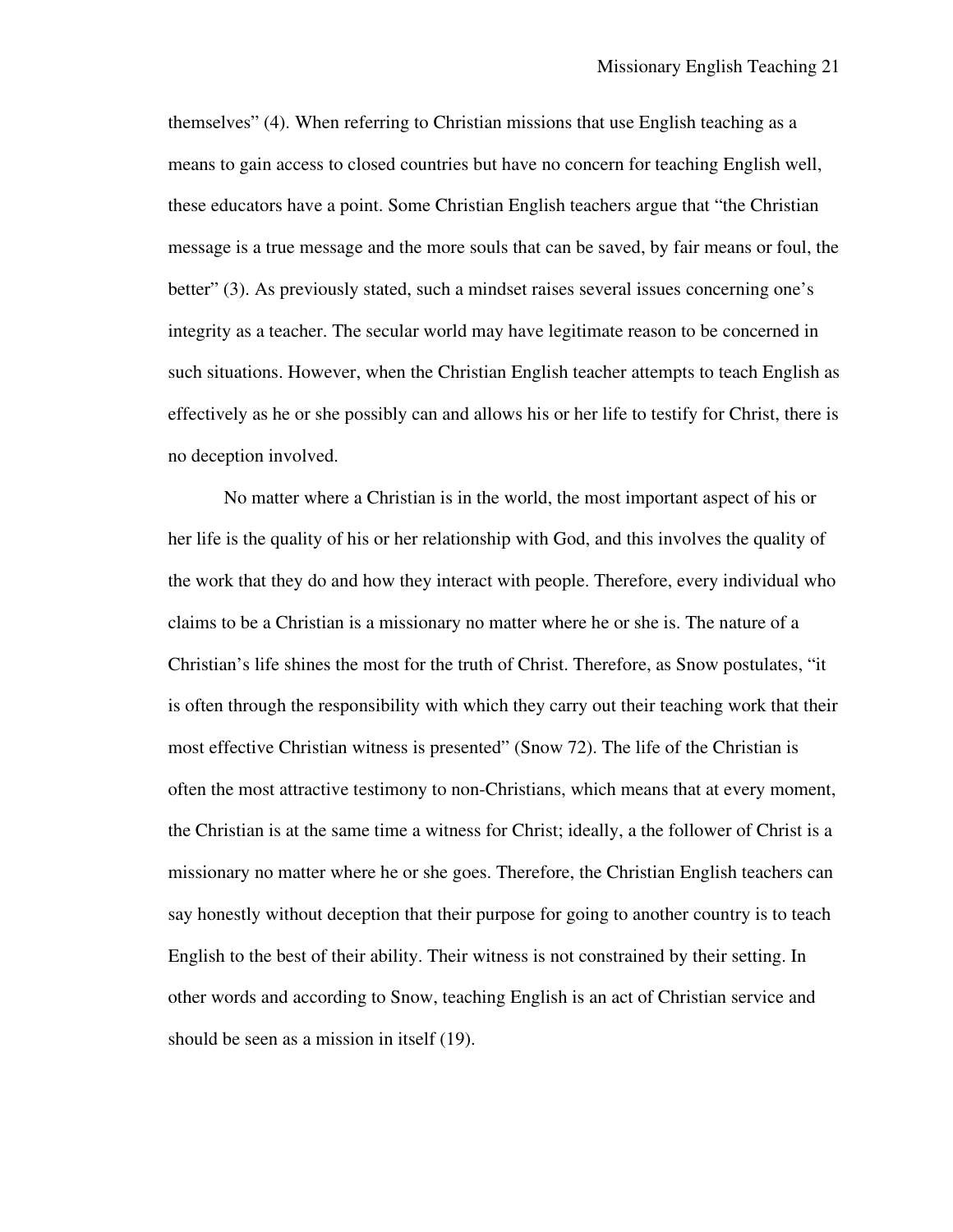As a Christian, then, the English teacher's life is hopefully distinguished by certain characteristics in how they teach and in the way they interact with their students and the community. These characteristics will probably set them apart from non-Christian English teachers and be a light of Christ to the students and the community.

#### *Teaching as a Westerner*

 As an English teacher from the Western world, one will be confronted by the variety of feelings that the nations of the world will have towards Westerners. Being away from the United States does not mean that one can leave the label of "Westerner" behind; it is a permanent identity that is difficult to remove. As Snow says,

> CETs are daily involved in the task of promoting the West's most widely used language and teaching the culture of its most powerful nations. This virtually ensures that no matter how CETs view themselves, in the host culture they will be seen as ambassadors of the West. (27-28)

This Western identity will induce some to be welcoming and friendly, while others will look with disdain on the one who represents power and even, perhaps, the enemy.

 The missionary teacher may respond in a couple different ways to this possible animosity towards his or her identity. First, one might view it as a disadvantage, which will hinder one's ability to reach out to one's students; or, and much more positively, one could view it as an opportunity to build bridges between cultures and make amends for offenses that were years in the making. Snow points out that, as Christians, missionary teachers are called to be reconciliatory agents, as 2 Corinthians 5:18 states, "And he has committed to us the message of reconciliation." This verse is speaking directly of reconciling God with men; however, as Snow states, "While conflict between people of different nations and cultures is as inevitable as human sin, this is not the condition God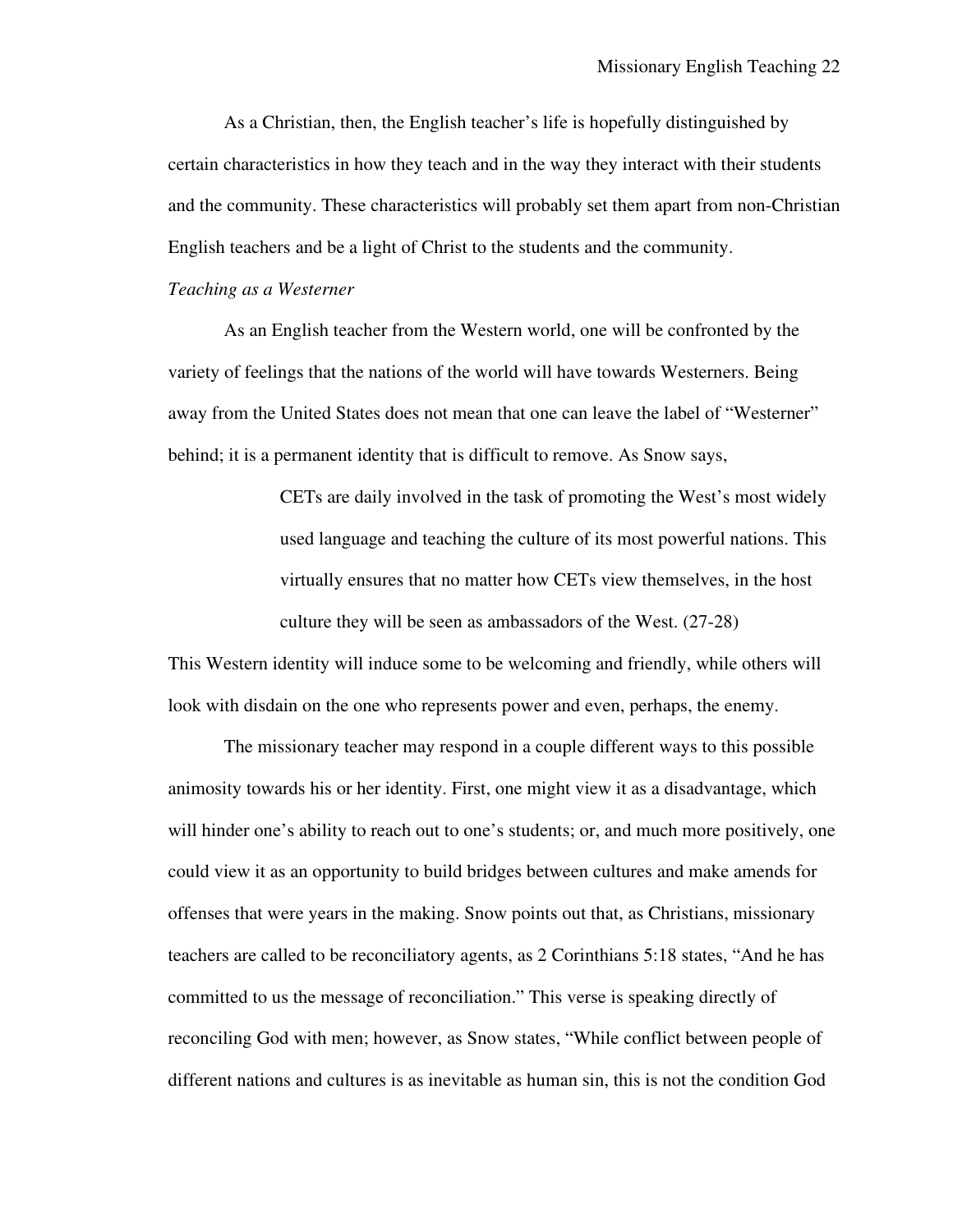desires for humanity," and, therefore, as servants of God, missionary teachers have the opportunity to bring peace between peoples and cultures as a means of honoring Him. *Separating Christianity from the West*

 Along with the resentment of the West, some nations also perceive Christianity and the West as one entity. To be Western is to be Christian in their eyes, and vice versa. Therefore, Christian English teachers may need to distinguish between the two in their teaching of Western culture. Of course Christianity is and has been part of Western culture for centuries; however, the students need to see that Christianity is not just a religion of the West, but a truth that transcends one culture and is applicable to all cultures at all times. Christian English teachers often use lessons on Western culture to present truths about Christianity, but the danger in this is twofold. First, it borders on deception that should be avoided in one's stated purpose, and second, it may strengthen the impression that the West and Christianity are one and the same (Snow 73).

## *Learning and Reconciling*

 Knowing that the culture in which one is teaching may be resentful of Western culture, unhappy with one's teaching about Western culture, and opposed to Christianity due to its status as a Western religion, the Christian English teacher's approaches to living and teaching are essential to his or her success not only in teaching English, but in representing the love of Christ.

 The life that the teacher leads, in and out of the classroom, is crucial to his or her success as a teacher and a missionary, and it will influence the community's willingness to accept him or her. The result of a selfless, loving, and devoted life may represent the West to the target culture in a reconciliatory way, even if it is to the slightest degree. One of the most effective ways of acting out this reconciliatory role is by showing the people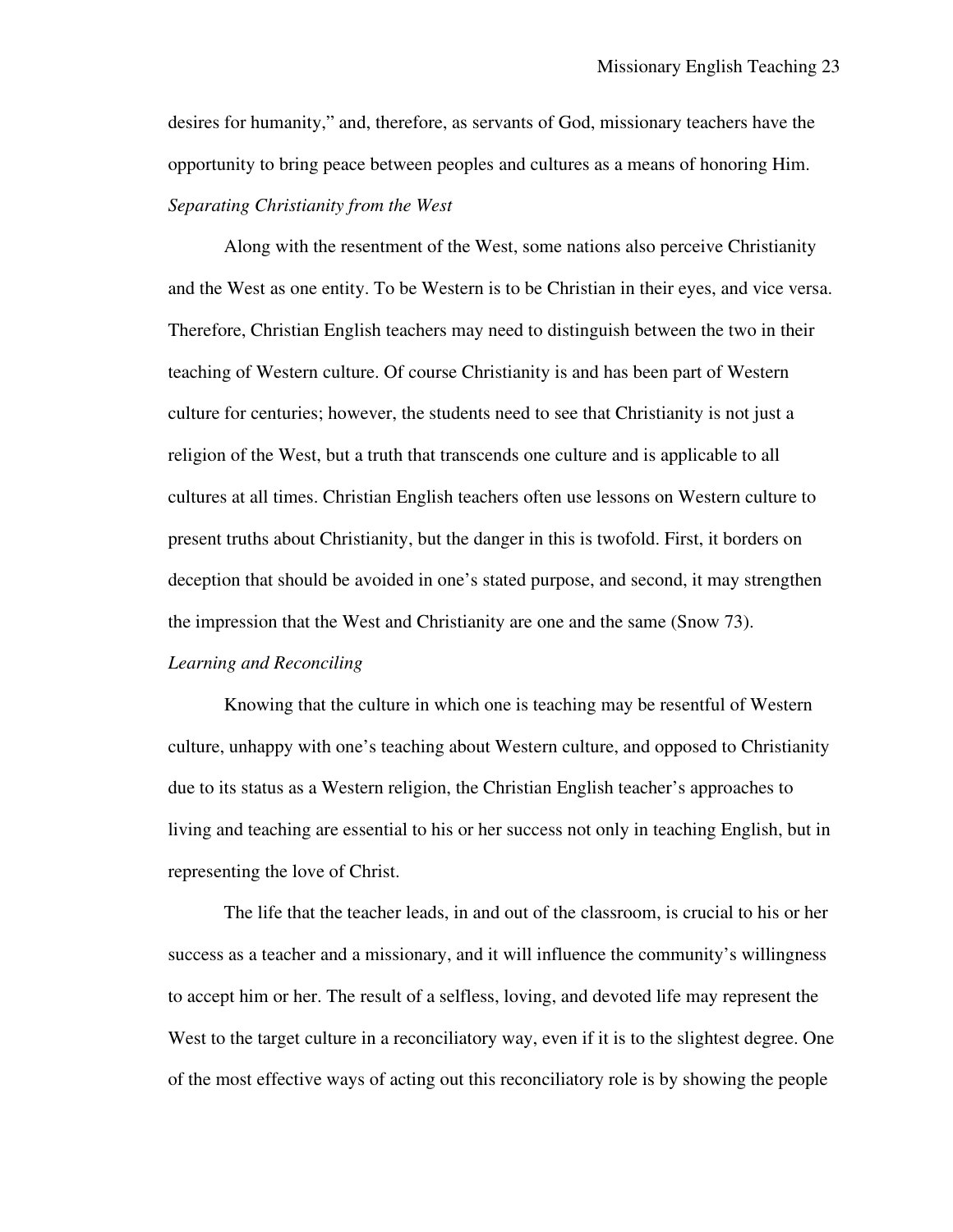of the community that one cares about their culture and learning their language as much as one cares about teaching them one's own culture and language. Snow quotes Charles Kraft, a missionary anthropologist, saying, "Indeed, if we do no more than engage in the process of language learning we will have communicated more of the essentials of the Gospel than if we devote ourselves to any other task that I can think of" (42). When the native people realize that the Christian English teacher is not so arrogant to think that his or her culture is better than their own, but instead invests time in attempting to understand the culture and learn the language, it will speak to them about the character of the teacher. As a result, the teacher will also benefit from the effort—and it will take effort—to learn the culture and the language. A language teacher may benefit greatly from going through the same difficulties that the students are going through. He or she will be able to identify with the struggles that his or her students are dealing with in learning English, and he or she may also be able to identify strategies that will improve his or her teaching and the students' learning (42).

 Furthermore, often when people relocate to an entirely different culture, they experience culture shock, which can manifest itself in the form of negative feelings towards the culture and an overall pessimistic perspective, or a bad attitude. Trying to build relationships with people is probably hindered by attitudes of hostility towards their way of life and their language. However, giving a concerted effort to learn the language and culture can help avoid such feelings, especially once one begins to be able to use the language and understand the culture (51).

 Probably the most beneficial reason for a Christian English teacher to attempt to adapt to the new culture is that it may help build relationships with the students and the community, and hopefully, it will begin to destroy the negative stereotypes of Westerners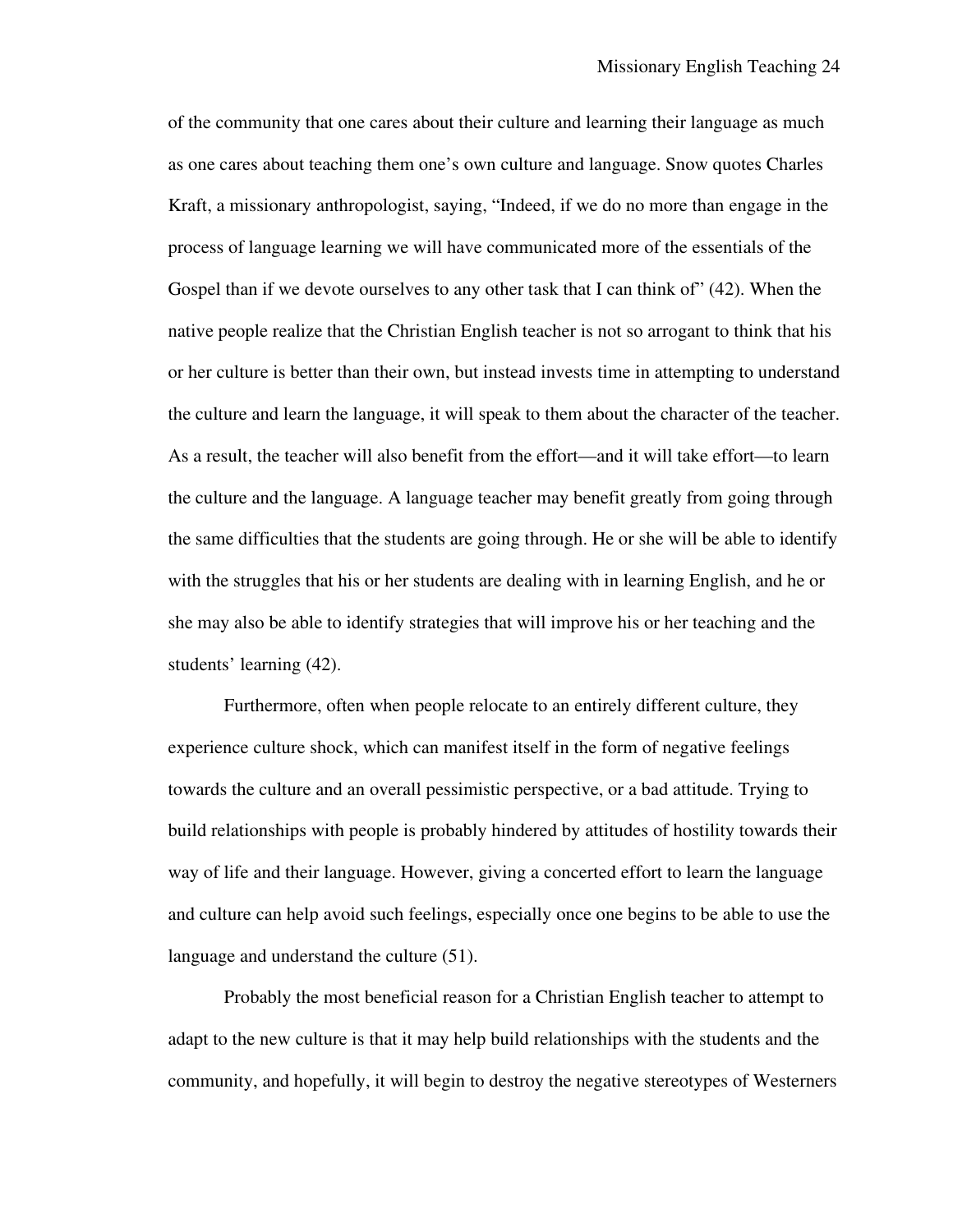that many of the people may have. When the teacher asks questions about the culture or the language, and the students see the teacher attempting to use the language and struggling as they struggle, it puts them in the role of the teacher and lowers the teacher to the role of a student. This position of humility speaks to the people of the love that the teacher has for the culture and for them (56).

#### *Teaching and Representing Christ*

 Whatever a Christian does in life should be done to the best of his or her ability because that is the standard that Christ commands. When Christians work hard and responsibly at whatever they do, they demonstrate the character of Christ to the world. Colossians chapter 3 verse 17 says, "And whatever you do, whether in word or deed, do it all in the name of the Lord Jesus, giving thanks to God the Father through him" (NIV).

 Christian English teachers who teach to the absolute best of their abilities and devote their time and effort to their students' lives will hopefully leave an impression on the students and the community that will not be forgotten. Missionary teachers who view their teaching as service to God may be more highly motivated to be the best possible teachers they can be, and through the quality of their teaching, these teachers are truly missionaries representing Christ:

> Rather than being incidental to witness or even evangelism, the quality of CETs' teaching work is the primary vehicle through which they share the love of God with their students, and also the strongest and clearest statement they make about what a Christian should be like. (Snow 65)

The students that will be in the teachers' classrooms will have needs that must be met by that teacher. One of the most effective ways to express the love of God to these students may be to meet these needs as efficiently as possible.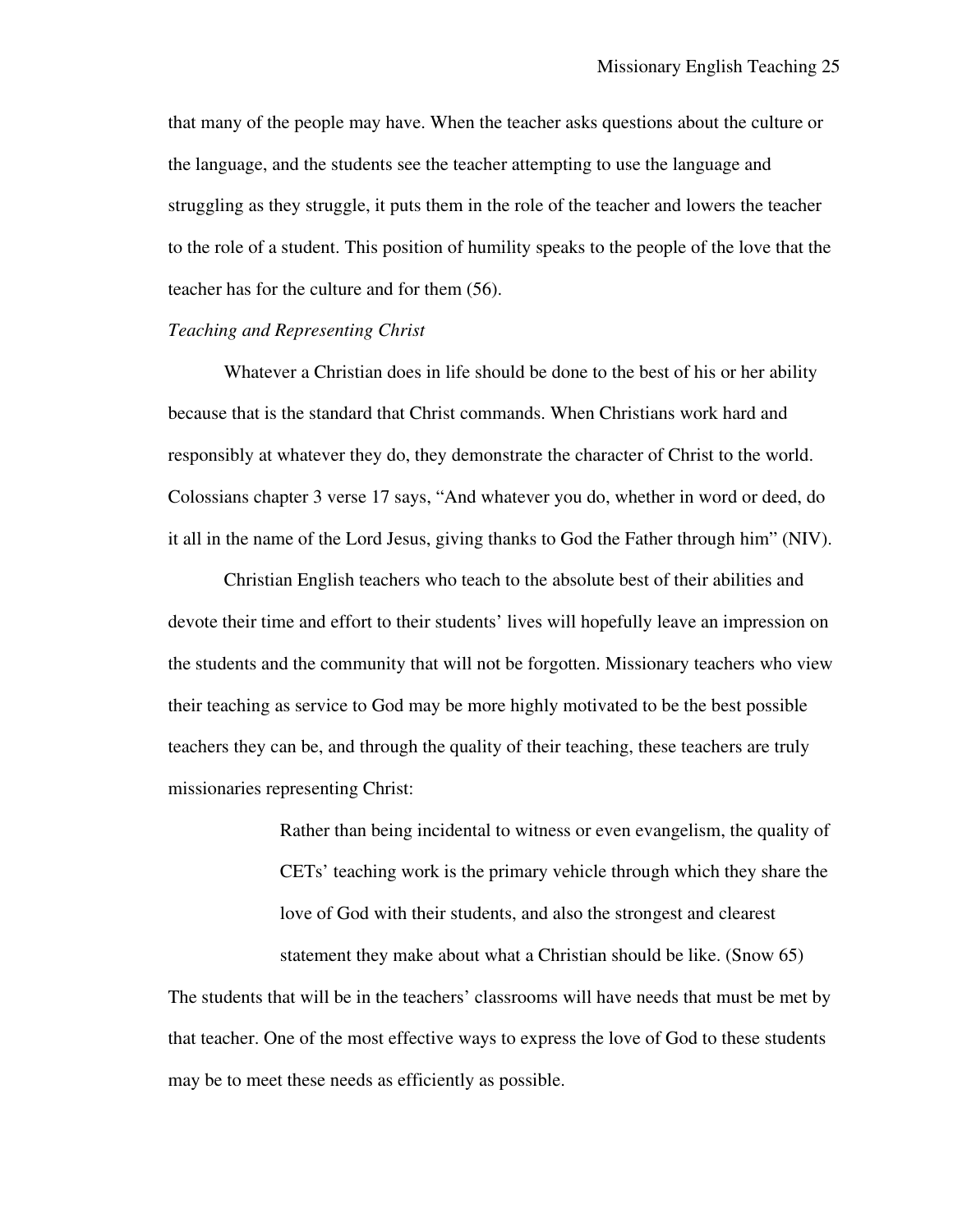However, some teachers may struggle with how well they are able to communicate ideas to students, and some students struggle to learn no matter who their teacher is. These are issues which cannot necessarily be controlled by the teacher, but the teacher can control how much work he or she puts into teaching. This effort is the mark of a good teacher. Students then have the opportunity to see how hard the teacher works; through this, they may understand that the teacher does care about them and about teaching them English well, and they will be positively affected (68).

### Conclusion

In the end, those Christian Westerners who desire to teach English internationally as a Christian service have a unique set of difficulties to deal with in their endeavors. They must realize that the very country from which they come will inhibit their ability to connect with the people that they so long to interact with and serve. The language they teach is in high demand, but it is also the language of the powerful and in some cases the enemy; yet to teach it well they will have to teach its culture. In doing so, they may face great opposition, but with the strength of Christ's love, they can teach in a way that is effective in overcoming the obstacles. They will probably need to offer themselves unselfishly to win the trust and approval of those they wish to serve and positively impact. Also, by devoting themselves to learning the culture and the language of the people, the Christian English teachers can show humility and their love for the culture of the native people, and thereby reconciling the West with the nations that are so resentful of that for which the West stands. They will need to commit to teaching to the best of their God-given abilities in order to meet the immediate needs of their students and to show them the life of a Christian representing Christ.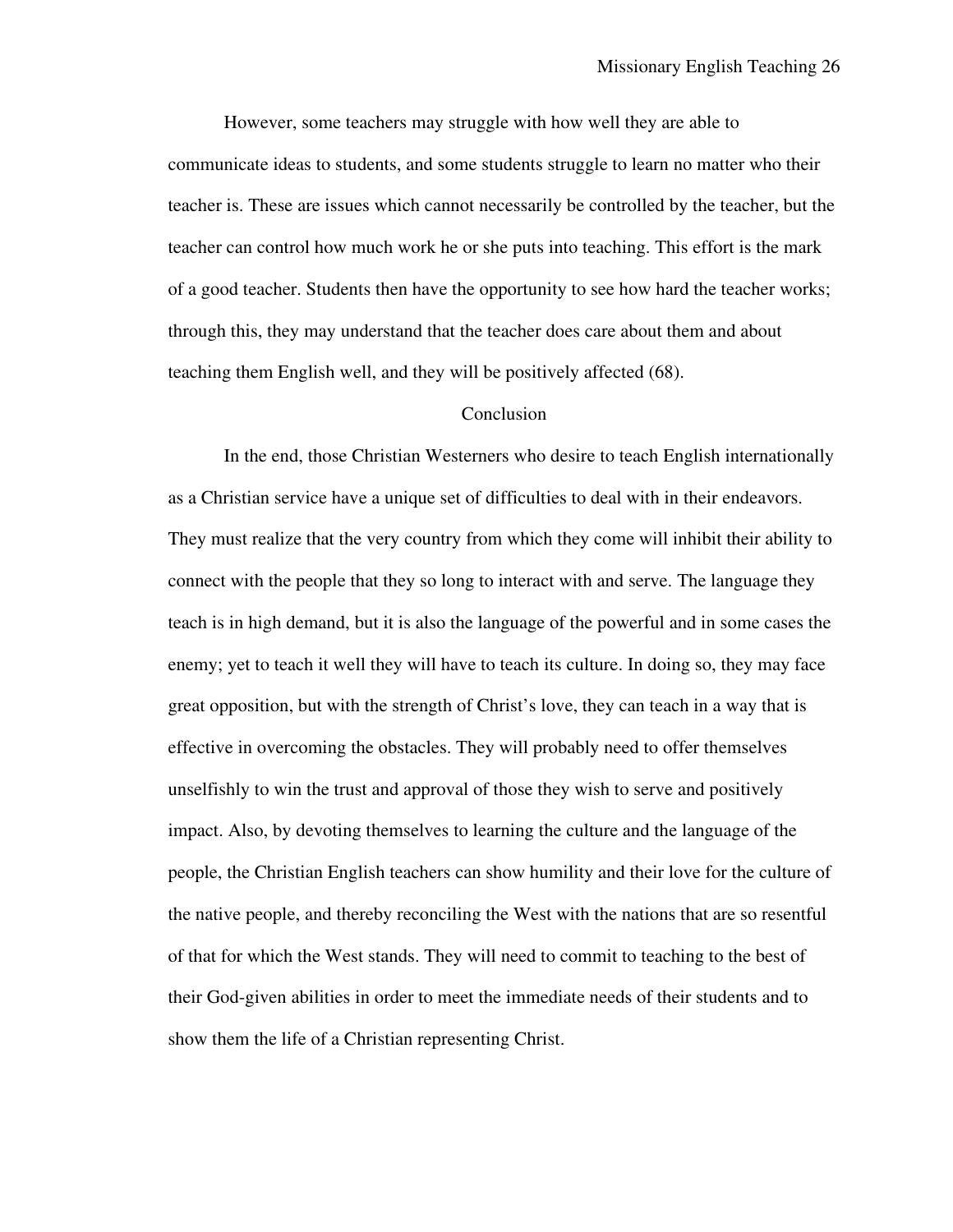The Christian English teacher does not have an easy task. In truth, it is one of the most difficult tasks in life to do if one is doing it well, so much so that this task is impossible to do apart from the strength and power of Christ. However, with God with us nothing can stand against us, and the rewards of such selfless service will be far greater than the pain.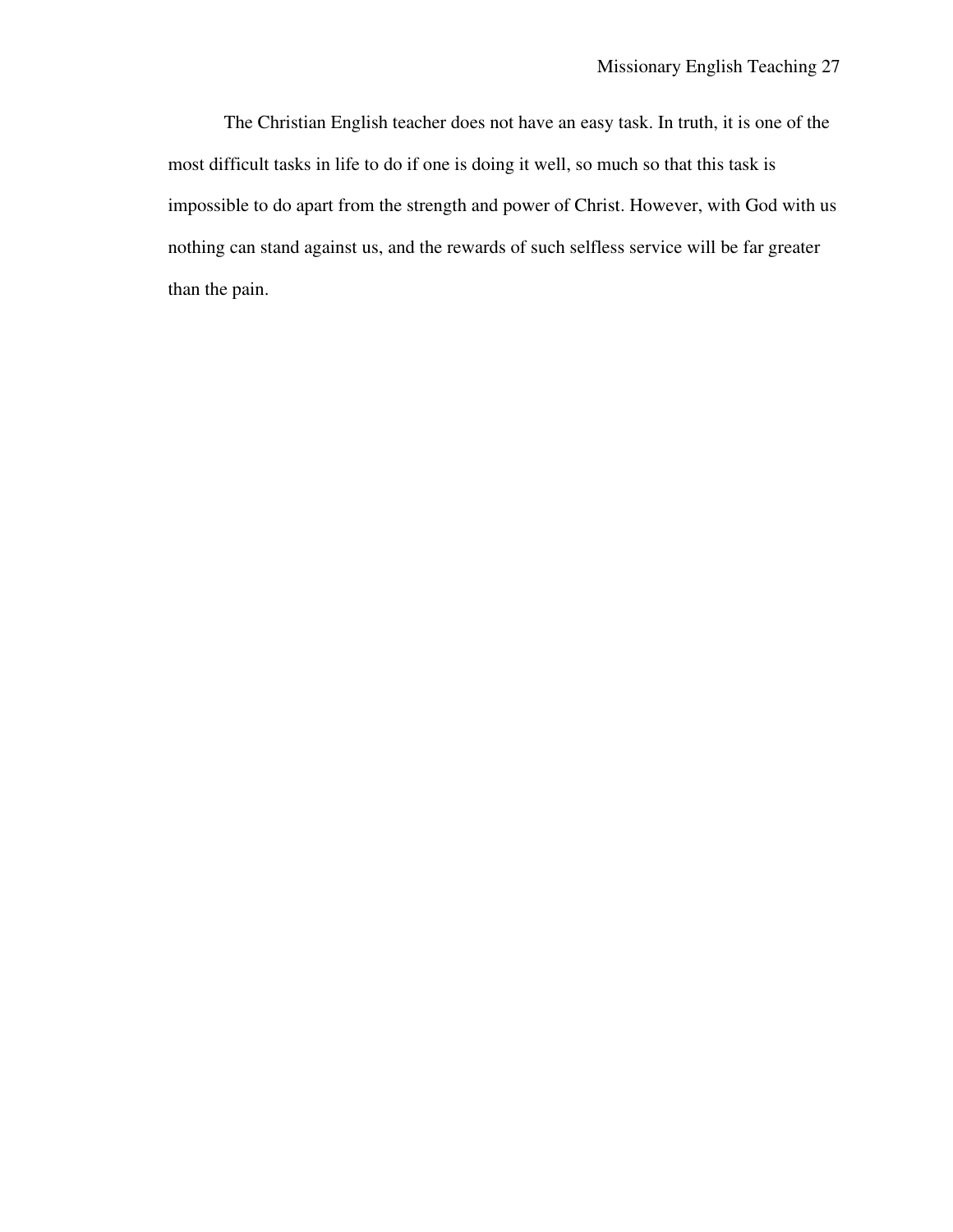### Works Cited

- Asraf, Ratnawati Mohammed. "Teaching English as a Second or Foreign Language: The Place of Culture." *English and Islam: Creative Encounters 96*. International Islamic University Malaysia. 1996.
- Bhatt, Rakesh M. "World Englishes." *Annual Review of Anthropology* 30 (2001): 527- 550.
- Burzi, Francisco. "Way of Life and Thought." *American Culture and Language*. 2005. PHP-Nuke. 26 Nov. 2007.

<http://www.ilv.ucl.ac.be/ILV-US/modules.php?name=Infos&file=info12#F>

- Derbyshire, John. "The Future of English: a mighty language and its prospects." *National Review*. 52.16 (2000): 35-38.
- Diab, Issa. "Western Missionary Work in the Middle East After September Eleven." *International Congregational Journal* 5.1 (2005): 91-100.
- Donoghue, Mildred R. "Presenting the Cultural Component During FLES." *Hispania.*  Mar. 1978: 124-126. *JSTOR.* Liberty University Lib., Lynchburg, VA. 24 Nov. 2007. <www.jstor.org>
- Dunch, Ryan. "Beyond Cultural Imperialism: Cultural Theory, Christian Missions, and Global Modernity." *History and Theory* 41 (2002): 301-325.

Furniss, Charlie. "Modern Languages." *Geographical* 79 (2007): 53-61.

- Gordon, Raymond G., Jr. (ed.), *Ethnologue: Languages of the World*. Dallas, Tex.: SIL International, 2005. Online version: http://www.ethnologue.com/
- Herman, Edward S. and Robert W. McChesney. *The Global Media: The New Missionaries of Corporate Capitalism.* New York: Continuum, 2001.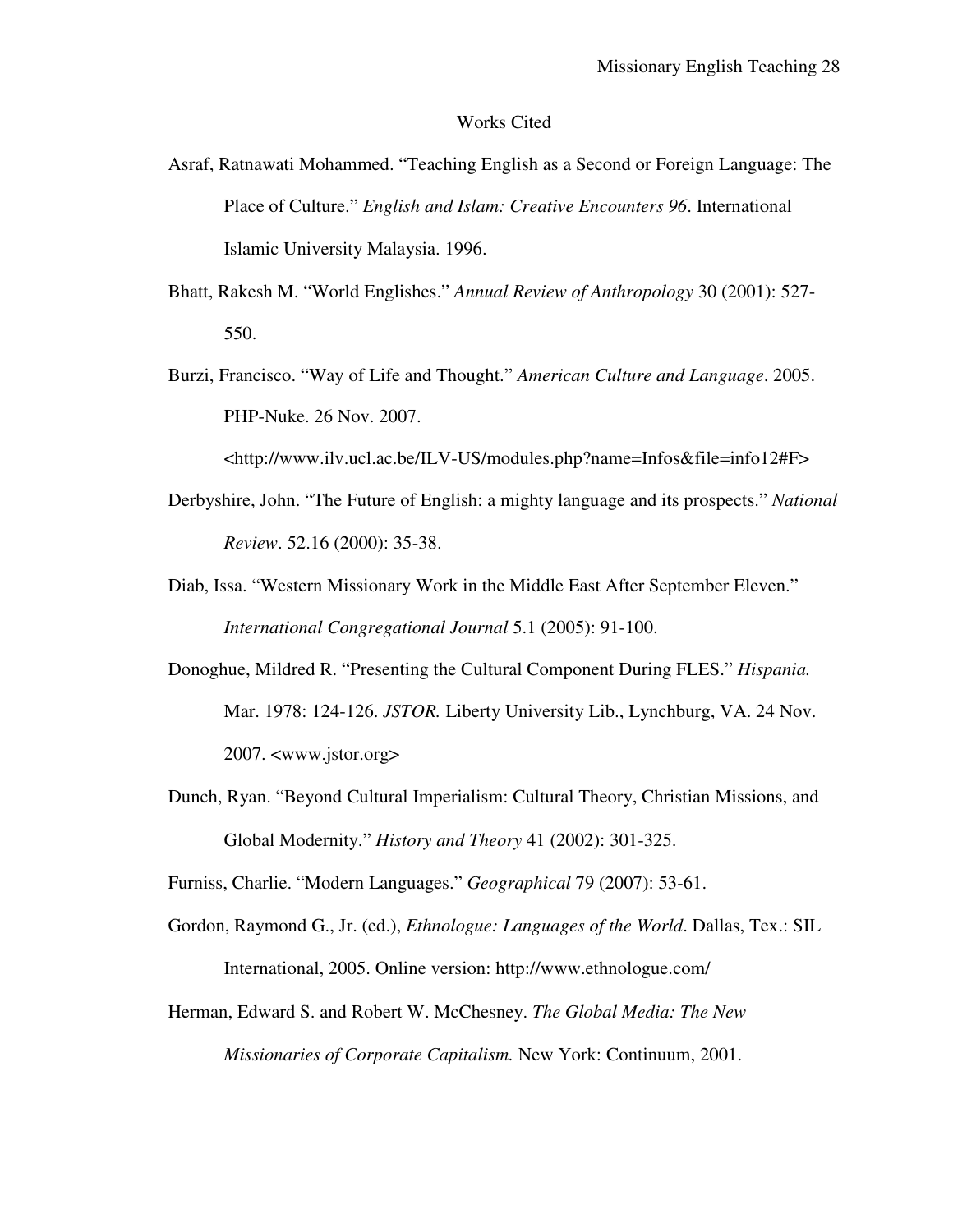*The Holy Bible: New International Version.* Grand Rapids, MI: Zondervan, 2004.

- Kayman, Martin A. "The State of English as a Global Language: Communicating Culture." *Textual Practice* 18 (2004): 1-22.
- Kazmi, Yadullah. "The Hidden Political Agenda of Teaching English as an International Language." *TESOL Islamia.* 2004. <http://www.tesolislamia.org/articles.html>
- Kramsch, C. *Context and Culture in Language Teaching.* Oxford: Oxford University Press. 1993.
- O'Neil, Dr. Dennis. "Language and Culture: An Introduction to Human Communication." 24 July, 2007. Palomar College. 24 Nov. 2007 <http://anthro.palomar.edu/language/default.htm>
- Ornstein, Jacob. "English the Global Way." *The Modern Language Journal* 46 (1962): 9- 13.
- Pennycook, Alastair. "Beyond Homogeny and Heterogeny: English as a Global and Worldly Language." *The Politics of English as a World Language.* Christian Mair Ed. Amsterdam: Editions Rodopi, 2003. 3-18.
- Pennycook, Alastair and Sophie Coutand-Marin. "Teaching English as a Missionary Language." *TESOLIslamia.* 2003. 22 Jan. 2008. < http://www.tesolislamia.org/articles/TEML.pdf>
- Ross, Kelley L. "The Sun Never Set on the British Empire, 'Dominion over palm and pine.'" 2007. Friesian. 24 Jan. 2008. <http://www.friesian.com/british.htm>
- Snow, Donald B. *English Teaching as a Christian Mission: An Applied Theology.*  Scottdale, PA: Herald, 2001.